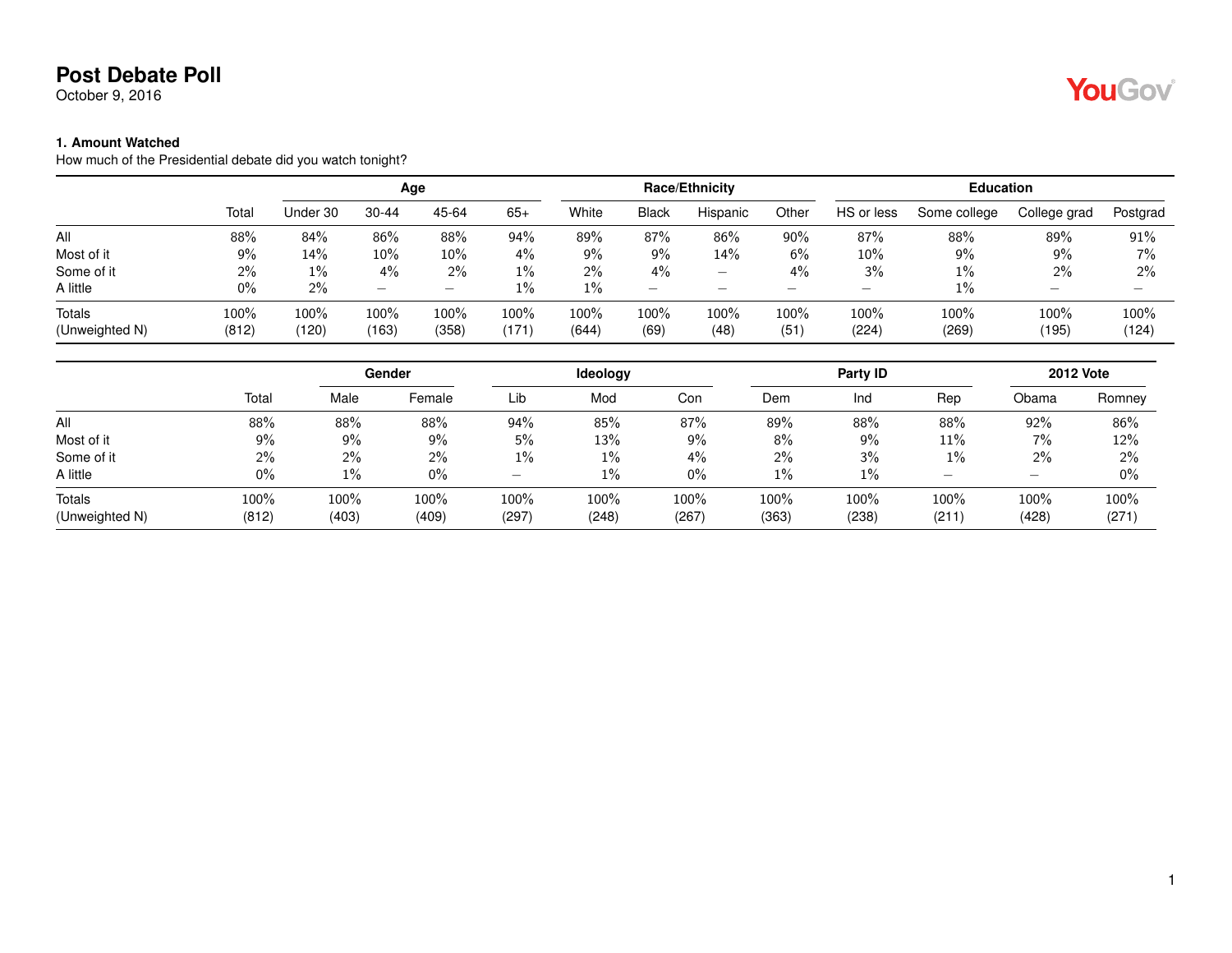October 9, 2016

# YouGov

#### **2. Change Mind**

Did tonight's debate change your mind about how you will vote in the Presidential election on November 8?

|                |         |          | Age       |       |       |       |       | <b>Race/Ethnicity</b> |       |            | <b>Education</b> |              |          |
|----------------|---------|----------|-----------|-------|-------|-------|-------|-----------------------|-------|------------|------------------|--------------|----------|
|                | Total   | Under 30 | $30 - 44$ | 45-64 | $65+$ | White | Black | Hispanic              | Other | HS or less | Some college     | College grad | Postgrad |
| Yes            | 6%      | 6%       | 9%        | 5%    | 3%    | 4%    | 7%    | 11%                   | 12%   | $4\%$      | 6%               | 9%           | 4%       |
| No             | 94%     | 94%      | 91%       | 95%   | 97%   | 96%   | 93%   | 89%                   | 88%   | 96%        | 94%              | 91%          | 96%      |
| Totals         | $100\%$ | 100%     | 100%      | 100%  | 100%  | 100%  | 100%  | 100%                  | 100%  | 100%       | 100%             | $100\%$      | 100%     |
| (Unweighted N) | (812)   | (120)    | (163)     | (358) | (171  | (644) | (69)  | (48)                  | (51)  | (224)      | (269)            | (195)        | (124)    |
|                |         |          |           |       |       |       |       |                       |       |            |                  |              |          |

|                |       |       | Gender |       | Ideology |       |       | Party ID |       |       | <b>2012 Vote</b> |
|----------------|-------|-------|--------|-------|----------|-------|-------|----------|-------|-------|------------------|
|                | Total | Male  | Female | Lib   | Mod      | Con   | Dem   | Ind      | Rep   | Obama | Romney           |
| Yes            | 6%    | 6%    | 5%     | 4%    | $9\%$    | 4%    | 5%    | 8%       | 5%    | 7%    | 5%               |
| No             | 94%   | 94%   | 95%    | 96%   | 91%      | 96%   | 95%   | 92%      | 95%   | 93%   | 95%              |
| Totals         | 100%  | 100%  | 100%   | 100%  | 100%     | 100%  | 100%  | 100%     | 100%  | 100%  | 100%             |
| (Unweighted N) | (812) | (403) | (409)  | (297) | (248)    | (267) | (363) | (238)    | (211) | (428) | (271)            |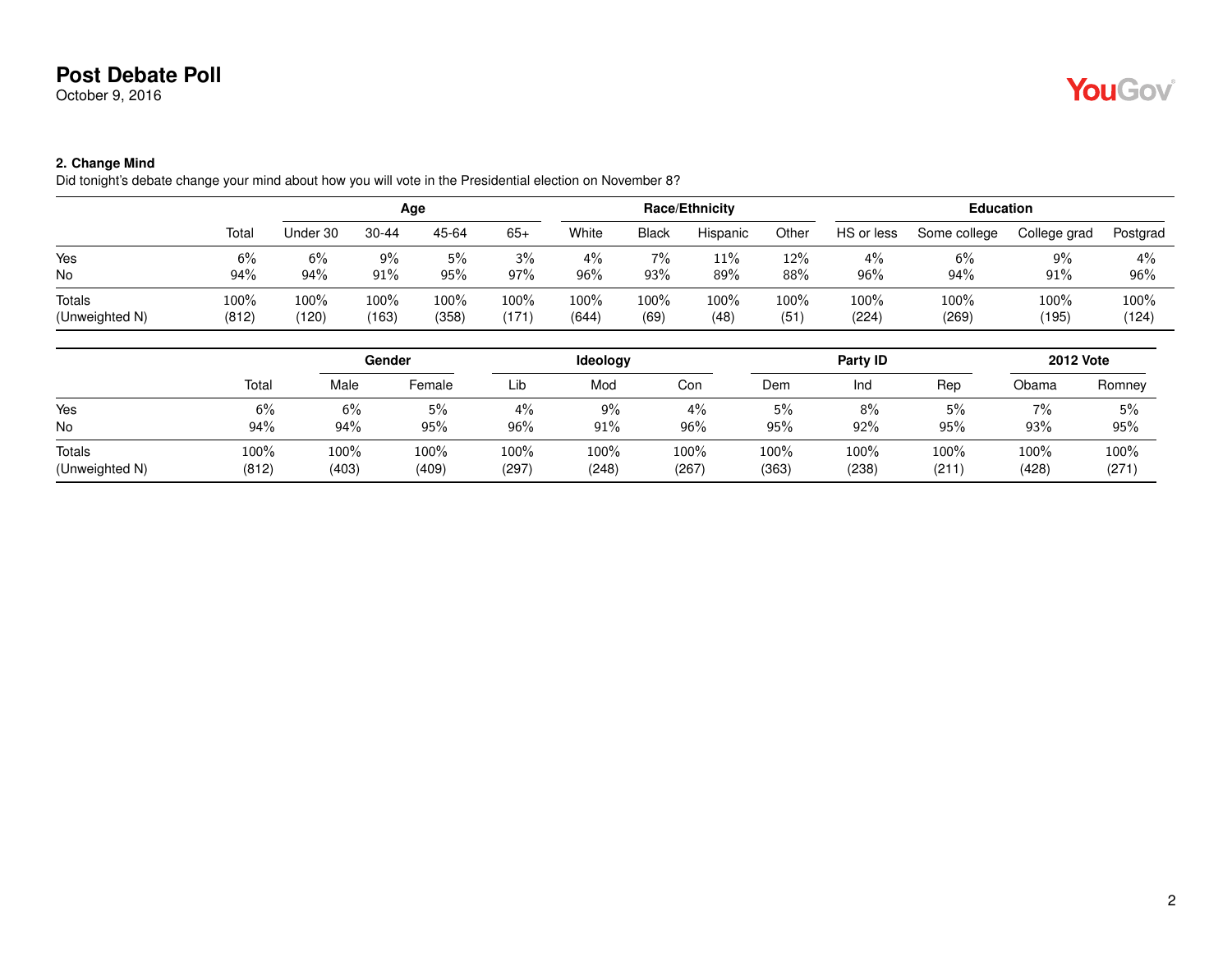October 9, 2016

#### **3. Debate Winner**

Overall, who do you think won tonight's Presidential debate?

|                        |       |          | Age       |       |       |       |              | Race/Ethnicity |       |            | <b>Education</b> |              |          |
|------------------------|-------|----------|-----------|-------|-------|-------|--------------|----------------|-------|------------|------------------|--------------|----------|
|                        | Total | Under 30 | $30 - 44$ | 45-64 | $65+$ | White | <b>Black</b> | Hispanic       | Other | HS or less | Some college     | College grad | Postgrad |
| <b>Hillary Clinton</b> | 47%   | 61%      | 52%       | 42%   | 40%   | 41%   | $80\%$       | 48%            | 47%   | 42%        | 47%              | 51%          | 51%      |
| Donald Trump           | 42%   | 22%      | 40%       | 43%   | 52%   | 48%   | 7%           | 39%            | 32%   | 47%        | 39%              | 40%          | 36%      |
| A tie                  | 12%   | 18%      | 7%        | 14%   | 8%    | 11%   | 13%          | 13%            | 21%   | 11%        | 14%              | 8%           | 13%      |
| Totals                 | 100%  | 100%     | 100%      | 100%  | 100%  | 100%  | 100%         | 100%           | 100%  | 100%       | 100%             | 100%         | 100%     |
| (Unweighted N)         | (810) | (120)    | (162)     | (357) | (171  | (643) | (68)         | (48)           | (51)  | (224)      | (268)            | (194)        | (124)    |

|                                 |               |               | Gender        |               | Ideology      |               |               | Party ID      |               |               | <b>2012 Vote</b> |
|---------------------------------|---------------|---------------|---------------|---------------|---------------|---------------|---------------|---------------|---------------|---------------|------------------|
|                                 | Total         | Male          | Female        | Lib           | Mod           | Con           | Dem           | Ind           | Rep           | Obama         | Romney           |
| <b>Hillary Clinton</b>          | 47%           | 43%           | 50%           | 82%           | 52%           | 13%           | 82%           | 36%           | 9%            | 82%           | 9%               |
| Donald Trump                    | 42%           | 46%           | 38%           | $8\%$         | 35%           | 74%           | 6%            | 51%           | 81%           | 9%            | 79%              |
| A tie                           | 12%           | 11%           | 12%           | $10\%$        | 12%           | 13%           | 12%           | 13%           | 10%           | 9%            | 12%              |
| <b>Totals</b><br>(Unweighted N) | 100%<br>(810) | 100%<br>(403) | 100%<br>(407) | 100%<br>(296) | 100%<br>(247) | 100%<br>(267) | 100%<br>(361) | 100%<br>(238) | 100%<br>(211) | 100%<br>(426) | 100%<br>(271)    |

YouGov®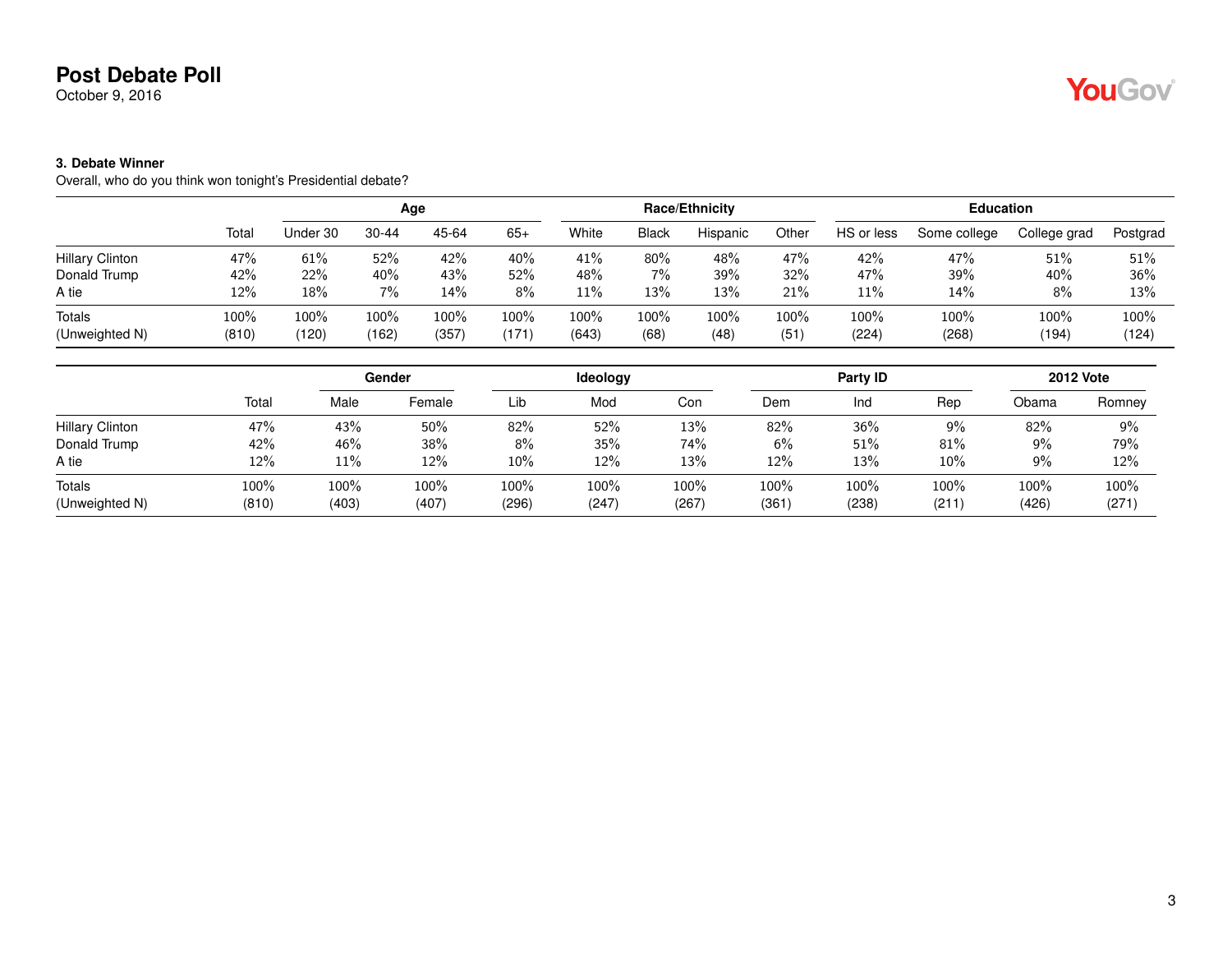October 9, 2016

#### **4. Candidate Qualities – Better prepared**

|                        |       |          | Age       |       |       |       |              | Race/Ethnicity |        |            | <b>Education</b> |              |          |
|------------------------|-------|----------|-----------|-------|-------|-------|--------------|----------------|--------|------------|------------------|--------------|----------|
|                        | Total | Under 30 | $30 - 44$ | 45-64 | $65+$ | White | <b>Black</b> | Hispanic       | Other  | HS or less | Some college     | College grad | Postgrad |
| <b>Hillary Clinton</b> | 52%   | 71%      | 57%       | 47%   | 43%   | 44%   | 88%          | 59%            | 65%    | 48%        | 51%              | 54%          | 58%      |
| Donald Trump           | 29%   | $16\%$   | 30%       | 32%   | 33%   | 35%   | 5%           | 24%            | 19%    | 36%        | 27%              | 30%          | 19%      |
| A tie                  | 19%   | 12%      | 13%       | 21%   | 24%   | 21%   | 7%           | 16%            | $16\%$ | 16%        | 21%              | 17%          | 23%      |
| Totals                 | 100%  | 100%     | 100%      | 100%  | 100%  | 100%  | 100%         | 100%           | 100%   | 100%       | 100%             | 100%         | 100%     |
| (Unweighted N)         | (811) | (120)    | (163)     | (357) | (171) | (644) | (69)         | (47)           | (51)   | (223)      | (269)            | (195)        | (124)    |

|                                 |               |               | Gender        |               | <b>Ideology</b> |               |               | Party ID      |               |               | <b>2012 Vote</b> |
|---------------------------------|---------------|---------------|---------------|---------------|-----------------|---------------|---------------|---------------|---------------|---------------|------------------|
|                                 | Total         | Male          | Female        | Lib           | Mod             | Con           | Dem           | Ind           | Rep           | Obama         | Romney           |
| <b>Hillary Clinton</b>          | 52%           | 50%           | 54%           | 88%           | 53%             | 21%           | 88%           | 38%           | 16%           | 84%           | 15%              |
| Donald Trump                    | 29%           | 32%           | 27%           | 5%            | 25%             | 54%           | 3%            | 37%           | 58%           | $6\%$         | 58%              |
| A tie                           | 19%           | 18%           | 20%           | $8\%$         | 22%             | 25%           | 9%            | 26%           | 26%           | 10%           | 27%              |
| <b>Totals</b><br>(Unweighted N) | 100%<br>(811) | 100%<br>(403) | 100%<br>(408) | 100%<br>(297) | 100%<br>(247)   | 100%<br>(267) | 100%<br>(362) | 100%<br>(238) | 100%<br>(211) | 100%<br>(427) | 100%<br>(271)    |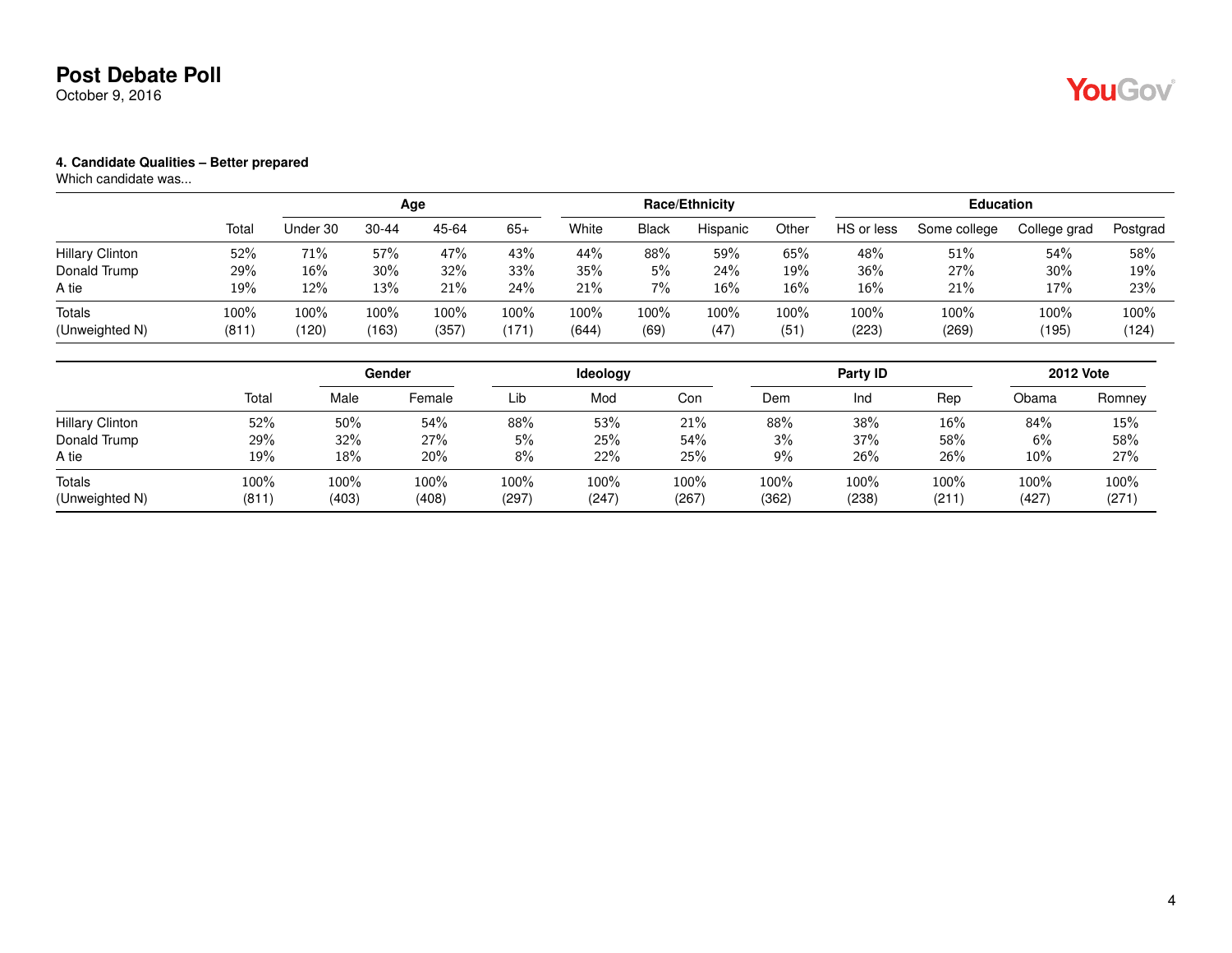October 9, 2016

# YouGov

#### **5. Candidate Qualities – More knowledgable**

|                        |       |          | Age   |        |       |       |              | Race/Ethnicity |       |            | <b>Education</b> |              |          |
|------------------------|-------|----------|-------|--------|-------|-------|--------------|----------------|-------|------------|------------------|--------------|----------|
|                        | Total | Jnder 30 | 30-44 | 45-64  | $65+$ | White | <b>Black</b> | Hispanic       | Other | HS or less | Some college     | College grad | Postgrad |
| <b>Hillary Clinton</b> | 56%   | 73%      | 61%   | $51\%$ | 49%   | 49%   | 89%          | 56%            | 68%   | 49%        | 56%              | 60%          | 68%      |
| Donald Trump           | 29%   | 16%      | 30%   | 33%    | 32%   | 34%   | 5%           | 30%            | 19%   | 36%        | 29%              | 26%          | 17%      |
| A tie                  | 15%   | 11%      | 10%   | 17%    | 19%   | 17%   | 6%           | 14%            | 12%   | 15%        | 15%              | 14%          | 15%      |
| Totals                 | 100%  | 100%     | 100%  | 100%   | 100%  | 100%  | 100%         | 100%           | 100%  | 100%       | 100%             | 100%         | 100%     |
| (Unweighted N)         | (811) | (119)    | (163) | (358)  | (171) | (643) | (69)         | (48)           | (51)  | (224)      | (269)            | (194)        | (124)    |

|                          |               |               | Gender        |               | <b>Ideology</b> |               |               | Party ID      |               |               | <b>2012 Vote</b> |
|--------------------------|---------------|---------------|---------------|---------------|-----------------|---------------|---------------|---------------|---------------|---------------|------------------|
|                          | Total         | Male          | Female        | Lib           | Mod             | Con           | Dem           | Ind           | Rep           | Obama         | Romney           |
| <b>Hillary Clinton</b>   | 56%           | 56%           | 56%           | 92%           | 60%             | 23%           | 92%           | 42%           | 20%           | 90%           | 17%              |
| Donald Trump             | 29%           | 31%           | 28%           | 4%            | 23%             | 55%           | 3%            | 34%           | 60%           | 5%            | 57%              |
| A tie                    | $15\%$        | 13%           | 17%           | 4%            | 17%             | 22%           | 5%            | 24%           | 20%           | 5%            | 26%              |
| Totals<br>(Unweighted N) | 100%<br>(811) | 100%<br>(403) | 100%<br>(408) | 100%<br>(296) | 100%<br>(248)   | 100%<br>(267) | 100%<br>(363) | 100%<br>(237) | 100%<br>(211) | 100%<br>(427) | 100%<br>(271)    |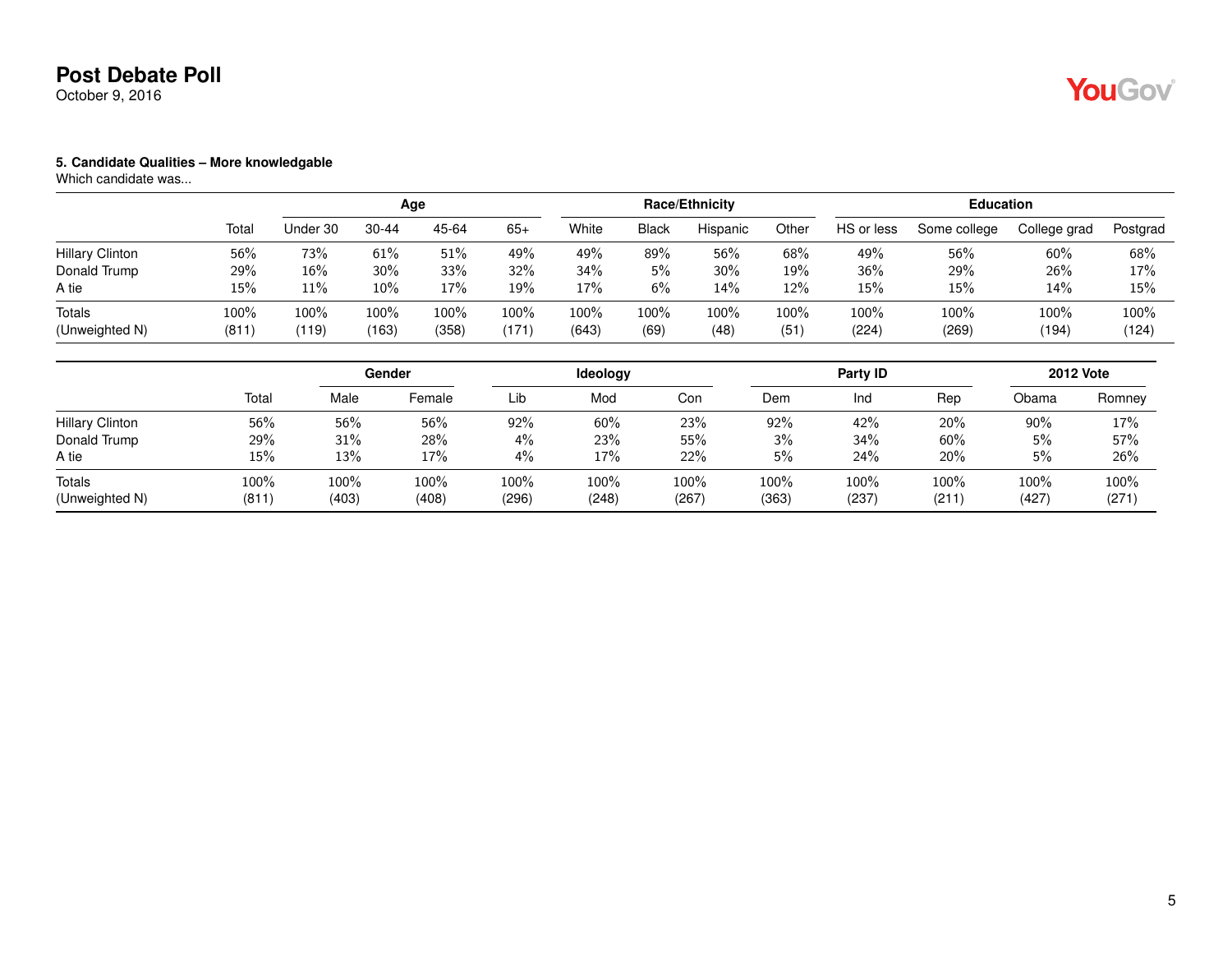October 9, 2016

#### **6. Candidate Qualities – More evasive**

|                          |               |                  | Age           |               |               |               |              | Race/Ethnicity |              |               | <b>Education</b> |               |               |
|--------------------------|---------------|------------------|---------------|---------------|---------------|---------------|--------------|----------------|--------------|---------------|------------------|---------------|---------------|
|                          | Total         | Under 30         | $30 - 44$     | 45-64         | $65+$         | White         | <b>Black</b> | Hispanic       | Other        | HS or less    | Some college     | College grad  | Postgrad      |
| <b>Hillary Clinton</b>   | 39%           | 15%              | 33%           | 44%           | 50%           | 41%           | 30%          | 36%            | 34%          | 43%           | 37%              | 36%           | 37%           |
| Donald Trump             | 46%           | 64%              | 53%           | 40%           | 38%           | 42%           | 56%          | 62%            | 46%          | 40%           | 48%              | 49%           | 52%           |
| A tie                    | 15%           | 22%              | 14%           | $16\%$        | 12%           | 17%           | 15%          | $2\%$          | 19%          | 17%           | 15%              | 15%           | 12%           |
| Totals<br>(Unweighted N) | 100%<br>(811) | $100\%$<br>(120) | 100%<br>(163) | 100%<br>(357) | 100%<br>(171) | 100%<br>(644) | 100%<br>(68) | 100%<br>(48)   | 100%<br>(51) | 100%<br>(224) | 100%<br>(268)    | 100%<br>(195) | 100%<br>(124) |

|                          |               |               | Gender        |               | <b>Ideology</b> |               |               | Party <b>ID</b> |               |               | <b>2012 Vote</b> |
|--------------------------|---------------|---------------|---------------|---------------|-----------------|---------------|---------------|-----------------|---------------|---------------|------------------|
|                          | Total         | Male          | Female        | Lib           | Mod             | Con           | Dem           | Ind             | Rep           | Obama         | Romney           |
| <b>Hillary Clinton</b>   | 39%           | 43%           | 35%           | $9\%$         | 31%             | 69%           | 14%           | 50%             | 62%           | 16%           | 72%              |
| Donald Trump             | 46%           | 43%           | 49%           | 78%           | 53%             | 15%           | 72%           | 37%             | 19%           | 70%           | 13%              |
| A tie                    | 15%           | 14%           | $16\%$        | 13%           | 16%             | 17%           | 14%           | 13%             | 19%           | 14%           | 15%              |
| Totals<br>(Unweighted N) | 100%<br>(811) | 100%<br>(403) | 100%<br>(408) | 100%<br>(296) | 100%<br>(248)   | 100%<br>(267) | 100%<br>(362) | 100%<br>(238)   | 100%<br>(211) | 100%<br>(427) | 100%<br>(271)    |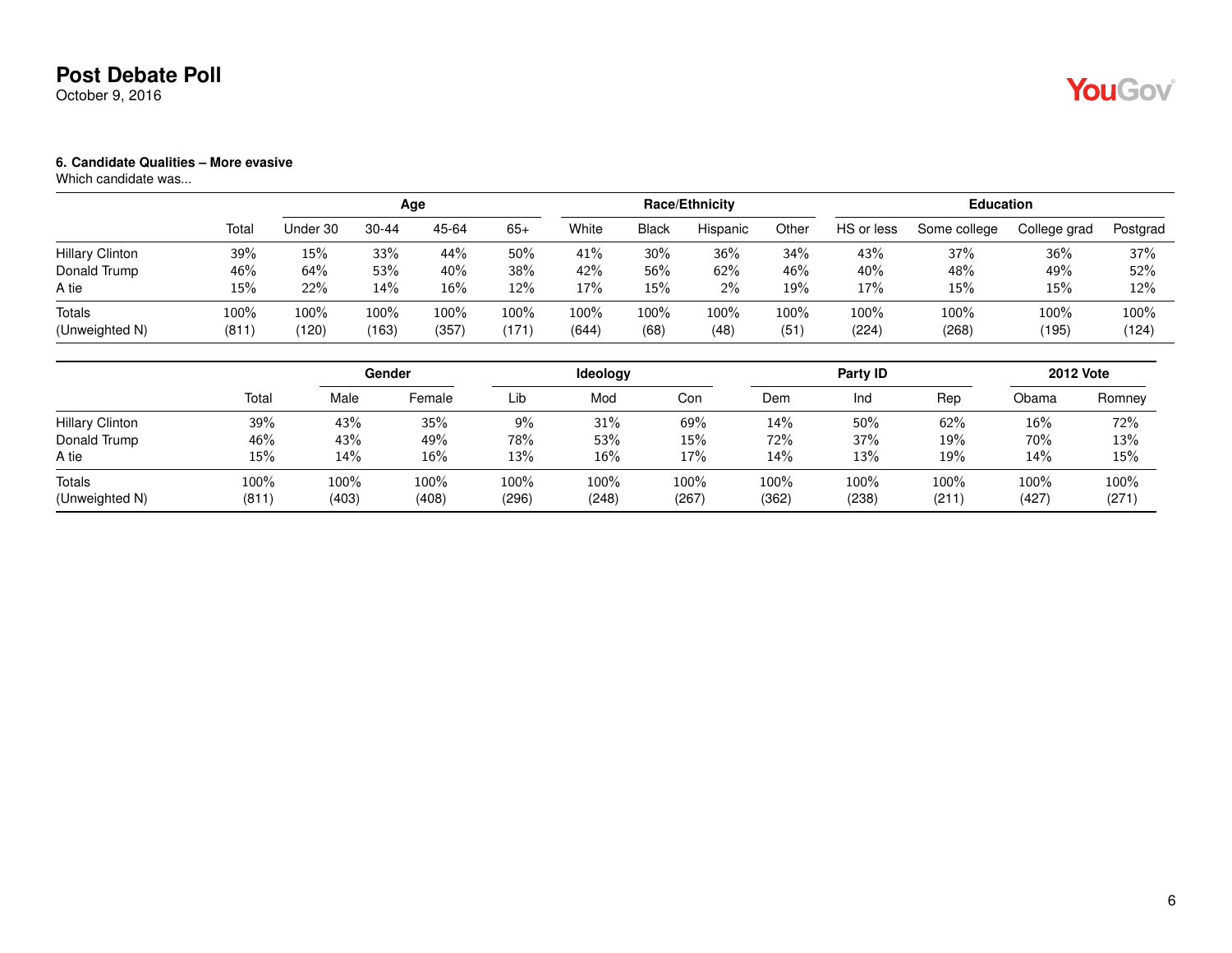October 9, 2016

#### **7. Candidate Qualities – More positive**

|                        |       |          | Age       |       |       |       |              | Race/Ethnicity |        |            | <b>Education</b> |              |          |
|------------------------|-------|----------|-----------|-------|-------|-------|--------------|----------------|--------|------------|------------------|--------------|----------|
|                        | Total | Under 30 | $30 - 44$ | 45-64 | $65+$ | White | <b>Black</b> | Hispanic       | Other  | HS or less | Some college     | College grad | Postgrad |
| <b>Hillary Clinton</b> | 53%   | 77%      | 57%       | 47%   | 45%   | 47%   | 91%          | 49%            | 59%    | 48%        | 55%              | 55%          | 60%      |
| Donald Trump           | 34%   | 17%      | 29%       | 38%   | 42%   | 39%   | 6%           | 35%            | 24%    | 40%        | 34%              | 29%          | 25%      |
| A tie                  | 13%   | 6%       | 14%       | 15%   | 13%   | 13%   | 3%           | 16%            | $16\%$ | 12%        | 11%              | 15%          | 15%      |
| Totals                 | 100%  | 100%     | 100%      | 100%  | 100%  | 100%  | 100%         | $100\%$        | 100%   | 100%       | 100%             | 100%         | 100%     |
| (Unweighted N)         | (809) | (120)    | (163)     | (356) | (170) | (642) | (68)         | (48)           | (51)   | (223)      | (268)            | (194)        | (124)    |

|                                 |               |               | Gender        |               | <b>Ideology</b> |               |               | Party ID      |               |               | <b>2012 Vote</b> |
|---------------------------------|---------------|---------------|---------------|---------------|-----------------|---------------|---------------|---------------|---------------|---------------|------------------|
|                                 | Total         | Male          | Female        | Lib           | Mod             | Con           | Dem           | Ind           | Rep           | Obama         | Romney           |
| <b>Hillary Clinton</b>          | 53%           | 53%           | 54%           | $90\%$        | 60%             | 18%           | 90%           | 42%           | 16%           | 88%           | 12%              |
| Donald Trump                    | 34%           | 35%           | 33%           | 7%            | 28%             | 61%           | 6%            | 43%           | $64\%$        | $7\%$         | 66%              |
| A tie                           | 13%           | 12%           | 13%           | 3%            | 12%             | 21%           | 5%            | 15%           | 21%           | 5%            | 22%              |
| <b>Totals</b><br>(Unweighted N) | 100%<br>(809) | 100%<br>(403) | 100%<br>(406) | 100%<br>(297) | 100%<br>(245)   | 100%<br>(267) | 100%<br>(361) | 100%<br>(238) | 100%<br>(210) | 100%<br>(425) | 100%<br>(271)    |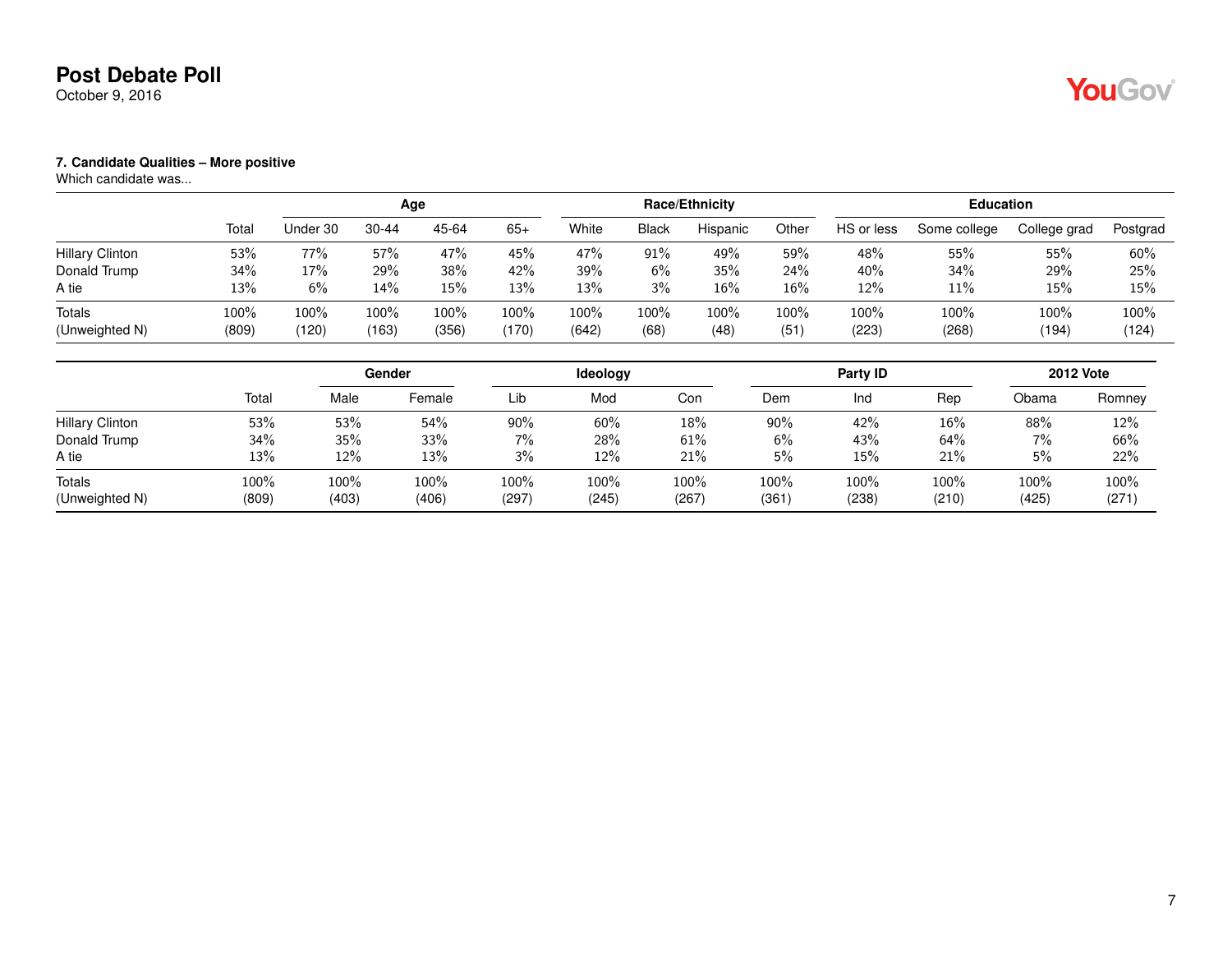October 9, 2016

#### **8. Candidate Qualities – More negative**

|                        |        |          | Age       |       |       |       |              | Race/Ethnicity |       |            | <b>Education</b> |              |          |
|------------------------|--------|----------|-----------|-------|-------|-------|--------------|----------------|-------|------------|------------------|--------------|----------|
|                        | Total  | Under 30 | $30 - 44$ | 45-64 | $65+$ | White | <b>Black</b> | Hispanic       | Other | HS or less | Some college     | College grad | Postgrad |
| <b>Hillary Clinton</b> | $30\%$ | 12%      | 29%       | 35%   | 36%   | 34%   | 5%           | 32%            | 28%   | 37%        | 30%              | 25%          | 22%      |
| Donald Trump           | 54%    | 73%      | 57%       | 48%   | 48%   | 47%   | 92%          | 53%            | 59%   | 48%        | 53%              | 56%          | 67%      |
| A tie                  | 16%    | 16%      | 14%       | 17%   | 16%   | 18%   | 4%           | 14%            | 13%   | 15%        | 17%              | 20%          | 10%      |
| Totals                 | 100%   | 100%     | 100%      | 100%  | 100%  | 100%  | 100%         | $100\%$        | 100%  | 100%       | 100%             | 100%         | 100%     |
| (Unweighted N)         | (810)  | (120)    | (163)     | (357) | (170) | (643) | (69)         | (47)           | (51)  | (223)      | (269)            | (194)        | (124)    |

|                                 |               |               | Gender        |               | <b>Ideology</b> |               |               | Party ID      |               |               | <b>2012 Vote</b> |
|---------------------------------|---------------|---------------|---------------|---------------|-----------------|---------------|---------------|---------------|---------------|---------------|------------------|
|                                 | Total         | Male          | Female        | Lib           | Mod             | Con           | Dem           | Ind           | Rep           | Obama         | Romney           |
| <b>Hillary Clinton</b>          | 30%           | 31%           | 30%           | 6%            | 25%             | 54%           | 4%            | 37%           | 59%           | 6%            | 61%              |
| Donald Trump                    | 54%           | 53%           | 54%           | 86%           | 59%             | 23%           | 89%           | 41%           | 18%           | 87%           | 16%              |
| A tie                           | 16%           | 16%           | $16\%$        | 8%            | 15%             | 23%           | 7%            | 22%           | 23%           | $7\%$         | 23%              |
| <b>Totals</b><br>(Unweighted N) | 100%<br>(810) | 100%<br>(403) | 100%<br>(407) | 100%<br>(296) | 100%<br>(247)   | 100%<br>(267) | 100%<br>(361) | 100%<br>(238) | 100%<br>(211) | 100%<br>(426) | 100%<br>(271)    |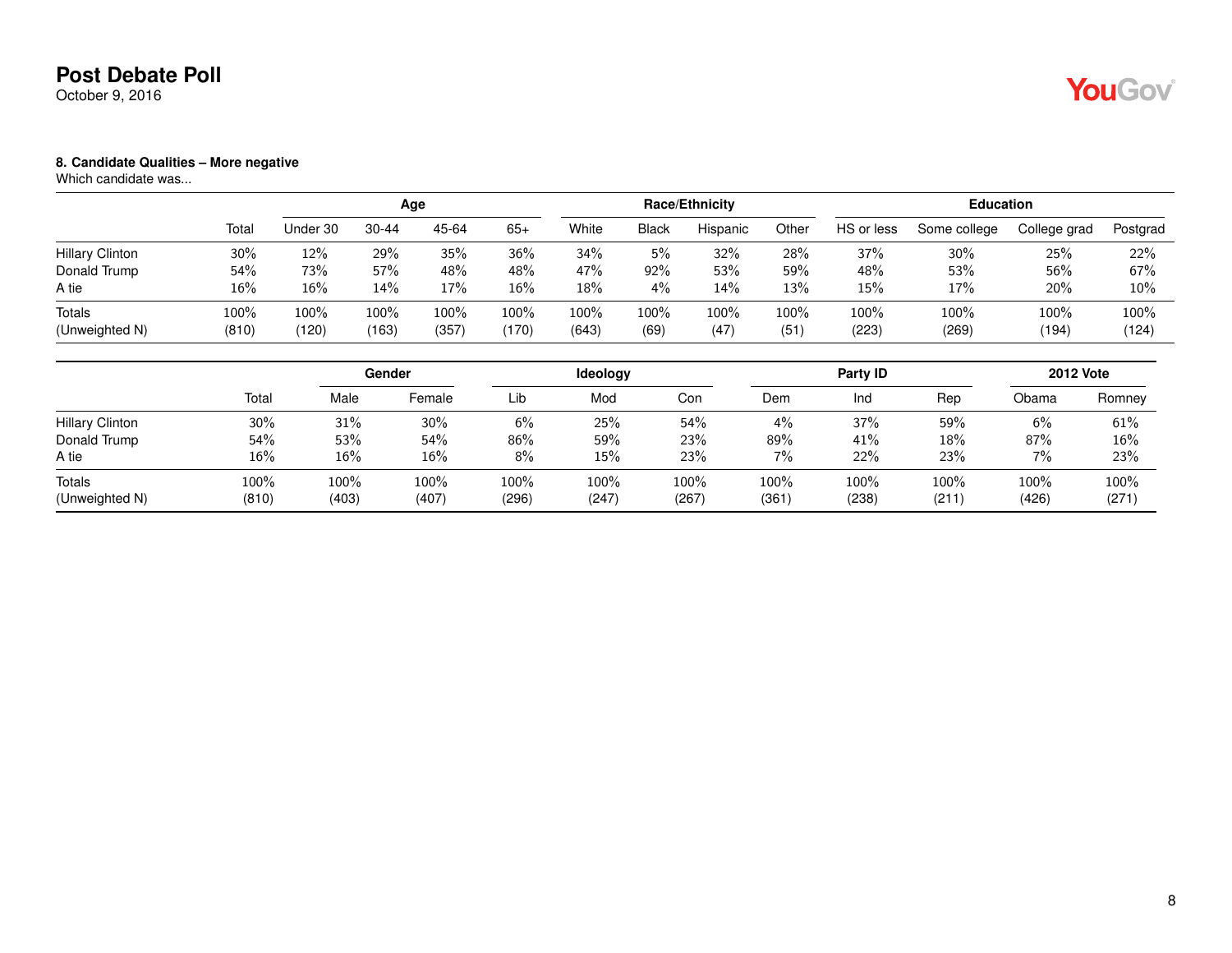October 9, 2016

# YouGov

#### **9. Candidate Qualities – More presidential**

|                        |       |          | Age   |       |       |        |              | Race/Ethnicity |       |            | <b>Education</b> |              |          |
|------------------------|-------|----------|-------|-------|-------|--------|--------------|----------------|-------|------------|------------------|--------------|----------|
|                        | Total | Jnder 30 | 30-44 | 45-64 | $65+$ | White  | <b>Black</b> | Hispanic       | Other | HS or less | Some college     | College grad | Postgrad |
| <b>Hillary Clinton</b> | 57%   | 79%      | 64%   | 51%   | 47%   | 49%    | 92%          | 65%            | 65%   | 52%        | 57%              | 60%          | 62%      |
| Donald Trump           | 31%   | 15%      | 28%   | 36%   | 37%   | 37%    | 3%           | 26%            | 24%   | 37%        | 29%              | 30%          | 25%      |
| A tie                  | 12%   | 6%       | $9\%$ | 13%   | 16%   | $14\%$ | 5%           | 9%             | 10%   | $11\%$     | $14\%$           | 11%          | 13%      |
| Totals                 | 100%  | 100%     | 100%  | 100%  | 100%  | 100%   | 100%         | 100%           | 100%  | 100%       | 100%             | 100%         | 100%     |
| (Unweighted N)         | (812) | (120)    | (163) | (358) | (171) | (644)  | (69)         | (48)           | (51)  | (224)      | (269)            | (195)        | (124)    |

|                                 |               |               | Gender        |               | <b>Ideology</b> |               |               | Party ID      |               |               | <b>2012 Vote</b> |
|---------------------------------|---------------|---------------|---------------|---------------|-----------------|---------------|---------------|---------------|---------------|---------------|------------------|
|                                 | Total         | Male          | Female        | Lib           | Mod             | Con           | Dem           | Ind           | Rep           | Obama         | Romney           |
| <b>Hillary Clinton</b>          | 57%           | 54%           | 59%           | 92%           | 66%             | 21%           | 93%           | 44%           | 19%           | $90\%$        | 15%              |
| Donald Trump                    | 31%           | 32%           | 31%           | 5%            | 23%             | 59%           | 5%            | 35%           | 63%           | 6%            | 62%              |
| A tie                           | 12%           | 14%           | 10%           | 3%            | 11%             | 20%           | 2%            | 20%           | 18%           | $4\%$         | 23%              |
| <b>Totals</b><br>(Unweighted N) | 100%<br>(812) | 100%<br>(403) | 100%<br>(409) | 100%<br>(297) | 100%<br>(248)   | 100%<br>(267) | 100%<br>(363) | 100%<br>(238) | 100%<br>(211) | 100%<br>(428) | 100%<br>(271)    |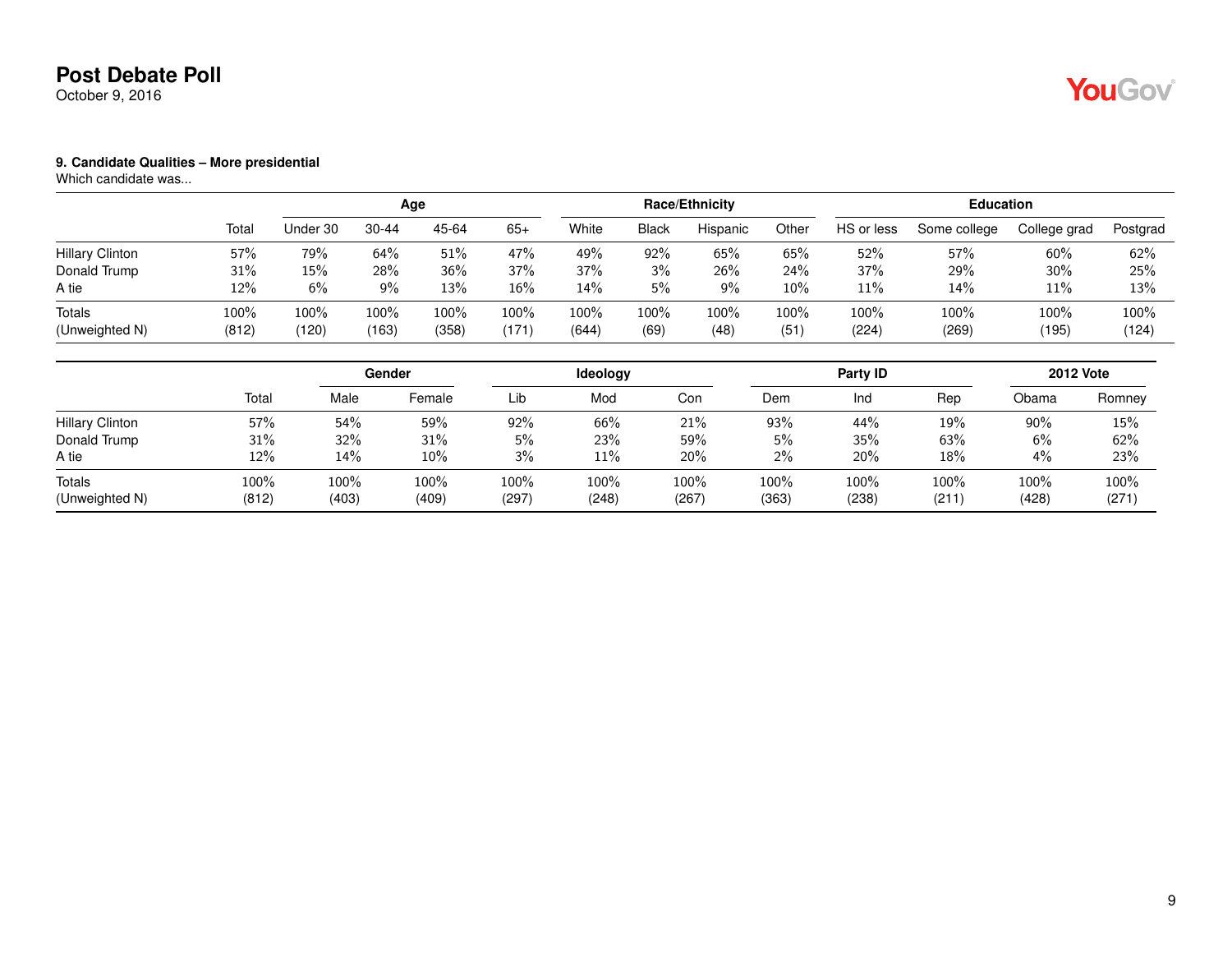October 9, 2016

#### **10. Handling Issues – Taxes**

Which candidate do you think would do a better job handling the following issues?

|                          |                  |               | Age           |               |               |               |              | Race/Ethnicity |              |               | <b>Education</b> |               |               |
|--------------------------|------------------|---------------|---------------|---------------|---------------|---------------|--------------|----------------|--------------|---------------|------------------|---------------|---------------|
|                          | Total            | Under 30      | $30 - 44$     | 45-64         | $65+$         | White         | <b>Black</b> | Hispanic       | Other        | HS or less    | Some college     | College grad  | Postgrad      |
| <b>Hillary Clinton</b>   | 50%              | 73%           | 57%           | 42%           | 42%           | 43%           | 85%          | 52%            | $61\%$       | 46%           | 51%              | 51%           | 57%           |
| Donald Trump             | 44%              | 23%           | 38%           | 50%           | 53%           | 52%           | $9\%$        | 39%            | 31%          | 48%           | 42%              | 43%           | 39%           |
| A tie                    | 6%               | 4%            | 5%            | $7\%$         | 5%            | 5%            | 6%           | 9%             | 8%           | 6%            | 6%               | 6%            | 3%            |
| Totals<br>(Unweighted N) | $100\%$<br>(808) | 100%<br>(119) | 100%<br>(163) | 100%<br>(355) | 100%<br>(171, | 100%<br>(641) | 100%<br>(69) | 100%<br>(47)   | 100%<br>(51) | 100%<br>(221) | 100%<br>(269)    | 100%<br>(195) | 100%<br>(123) |

|                        |       |       | Gender |       | Ideology |       |       | Party ID |       |       | <b>2012 Vote</b> |
|------------------------|-------|-------|--------|-------|----------|-------|-------|----------|-------|-------|------------------|
|                        | Total | Male  | Female | Lib   | Mod      | Con   | Dem   | Ind      | Rep   | Obama | Romney           |
| <b>Hillary Clinton</b> | 50%   | 47%   | 52%    | 91%   | 54%      | 14%   | 89%   | 38%      | 9%    | 86%   | 8%               |
| Donald Trump           | 44%   | 45%   | 43%    | 5%    | 36%      | 82%   | 6%    | 56%      | 84%   | 9%    | 86%              |
| A tie                  | 6%    | 7%    | 4%     | 4%    | 10%      | 4%    | 5%    | 6%       | 6%    | 6%    | 6%               |
| Totals                 | 100%  | 100%  | 100%   | 100%  | 100%     | 100%  | 100%  | 100%     | 100%  | 100%  | 100%             |
| (Unweighted N)         | (808) | (402) | (406)  | (294) | (247)    | (267) | (360) | (238)    | (210) | (426) | (270)            |

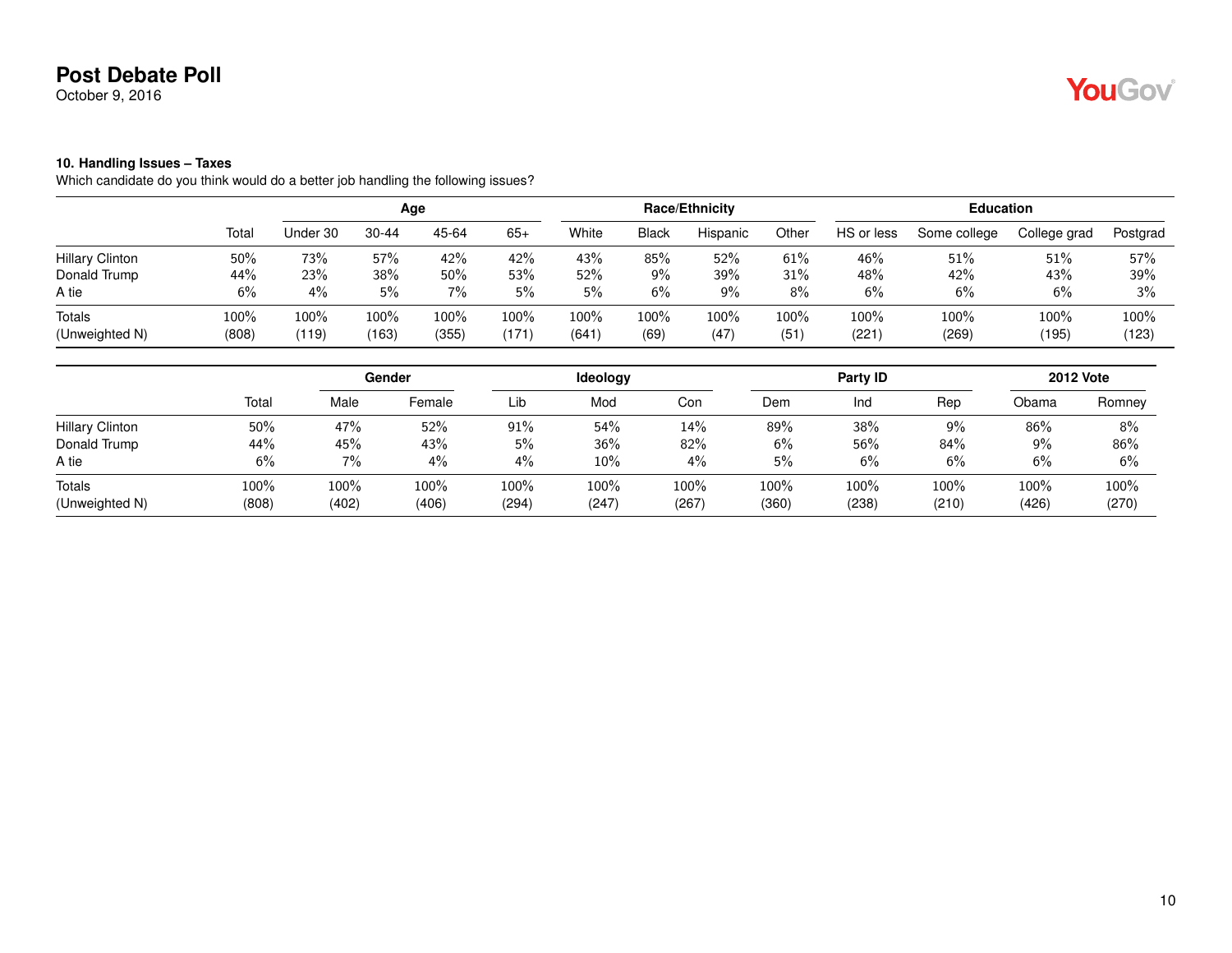October 9, 2016

#### **11. Handling Issues – Syria**

Which candidate do you think would do a better job handling the following issues?

|                                 |               |                             | Age           |               |               |               |              | Race/Ethnicity |              |                  | <b>Education</b> |                  |               |
|---------------------------------|---------------|-----------------------------|---------------|---------------|---------------|---------------|--------------|----------------|--------------|------------------|------------------|------------------|---------------|
|                                 | Total         | Under 30                    | $30 - 44$     | 45-64         | $65+$         | White         | <b>Black</b> | Hispanic       | Other        | HS or less       | Some college     | College grad     | Postgrad      |
| <b>Hillary Clinton</b>          | 50%           | 73%                         | 53%           | 46%           | 42%           | 43%           | 83%          | 56%            | 61%          | 44%              | 51%              | 53%              | 60%           |
| Donald Trump                    | 42%           | 18%                         | 37%           | 48%           | 50%           | 49%           | 6%           | 40%            | 30%          | 46%              | 42%              | 41%              | 30%           |
| A tie                           | 8%            | 9%                          | $10\%$        | $7\%$         | 8%            | 8%            | 11%          | 4%             | $10\%$       | 9%               | $7\%$            | 7%               | 10%           |
| <b>Totals</b><br>(Unweighted N) | 100%<br>(808) | $100\%$<br>$^{\prime}$ 120) | 100%<br>(163) | 100%<br>(354) | 100%<br>(171) | 100%<br>(641) | 100%<br>(69) | 100%<br>(47)   | 100%<br>(51) | $100\%$<br>(221) | 100%<br>(269)    | $100\%$<br>(195) | 100%<br>(123) |
|                                 |               |                             |               |               |               |               |              |                |              |                  |                  |                  |               |

|                        |       |       | Gender |       | Ideology |         |       | Party ID |       |       | <b>2012 Vote</b> |
|------------------------|-------|-------|--------|-------|----------|---------|-------|----------|-------|-------|------------------|
|                        | Total | Male  | Female | Lib   | Mod      | Con     | Dem   | Ind      | Rep   | Obama | Romney           |
| <b>Hillary Clinton</b> | 50%   | 49%   | 52%    | 88%   | 56%      | 16%     | 88%   | 35%      | 14%   | 86%   | 9%               |
| Donald Trump           | 42%   | 42%   | 41%    | 7%    | 36%      | 74%     | 7%    | 54%      | 78%   | $9\%$ | 80%              |
| A tie                  | 8%    | 9%    | 7%     | 6%    | 8%       | 10%     | 6%    | 11%      | $9\%$ | 6%    | 10%              |
| Totals                 | 100%  | 100%  | 100%   | 100%  | 100%     | $100\%$ | 100%  | 100%     | 100%  | 100%  | $100\%$          |
| (Unweighted N)         | (808) | (402) | (406)  | (295) | (246)    | (267)   | (361) | (237     | (210) | (426) | (270)            |

YouGov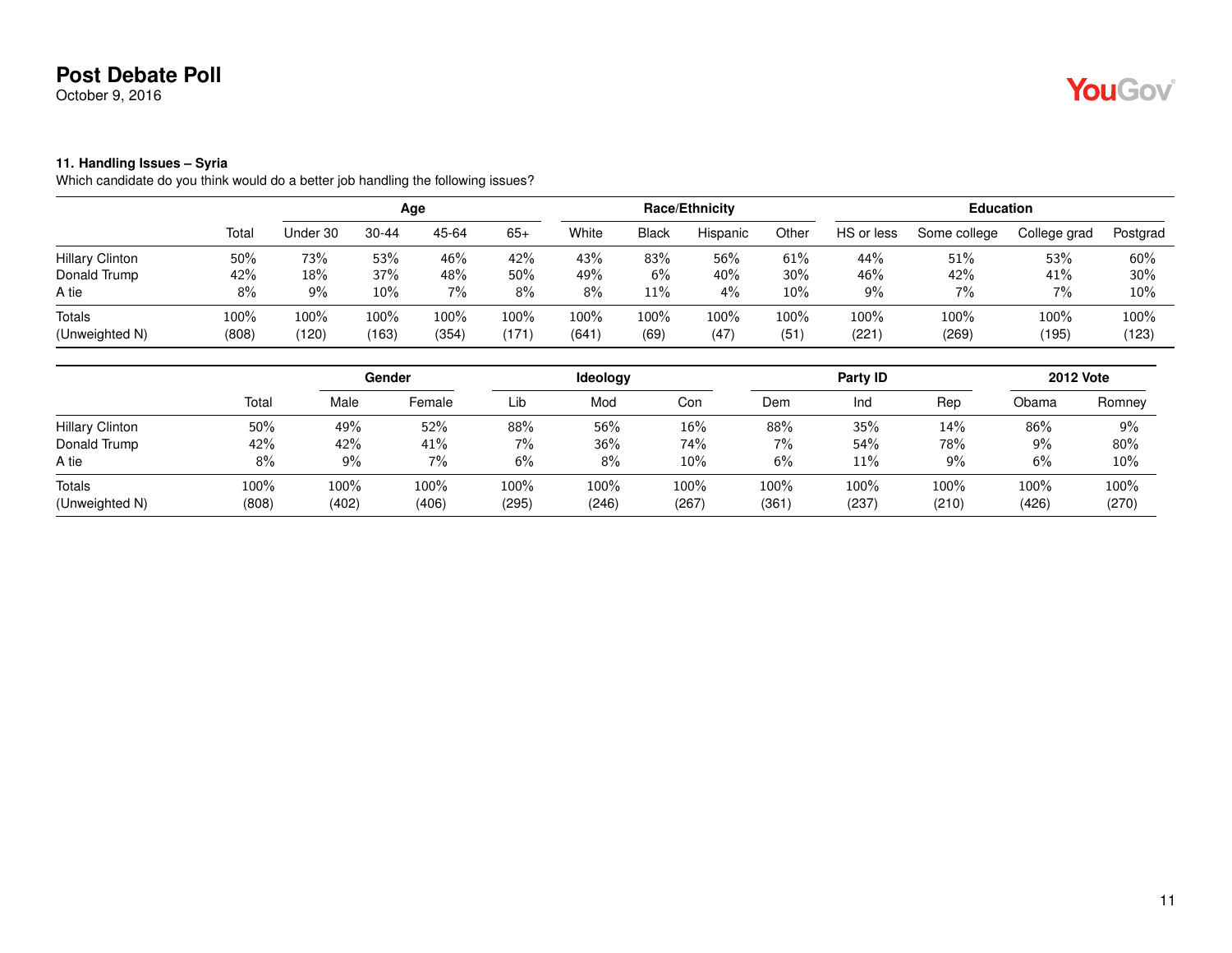October 9, 2016

# YouGov

### **12. Handling Issues – Obamacare**

Which candidate do you think would do a better job handling the following issues?

|                          |                  |               | Age           |               |              |               |              | Race/Ethnicity |              |               | <b>Education</b> |               |               |
|--------------------------|------------------|---------------|---------------|---------------|--------------|---------------|--------------|----------------|--------------|---------------|------------------|---------------|---------------|
|                          | Total            | Under 30      | $30 - 44$     | 45-64         | $65+$        | White         | <b>Black</b> | Hispanic       | Other        | HS or less    | Some college     | College grad  | Postgrad      |
| <b>Hillary Clinton</b>   | 50%              | 69%           | 58%           | 44%           | 41%          | 43%           | 86%          | 47%            | 63%          | 43%           | 51%              | 54%           | 57%           |
| Donald Trump             | 45%              | 25%           | 37%           | 51%           | 55%          | 53%           | 10%          | 40%            | 37%          | 52%           | 45%              | 39%           | 39%           |
| A tie                    | 5%               | 6%            | 5%            | 5%            | 4%           | 4%            | 4%           | 13%            | -            | 5%            | 3%               | 7%            | 4%            |
| Totals<br>(Unweighted N) | $100\%$<br>(809) | 100%<br>(120) | 100%<br>(163) | 100%<br>(355) | 100%<br>(171 | 100%<br>(642) | 100%<br>(69) | 100%<br>(47)   | 100%<br>(51) | 100%<br>(222) | 100%<br>(269)    | 100%<br>(195) | 100%<br>(123) |

|                          |               |               | Gender        |               | <b>Ideology</b> |               |               | Party ID      |               |               | <b>2012 Vote</b> |
|--------------------------|---------------|---------------|---------------|---------------|-----------------|---------------|---------------|---------------|---------------|---------------|------------------|
|                          | Total         | Male          | Female        | Lib           | Mod             | Con           | Dem           | Ind           | Rep           | Obama         | Romney           |
| <b>Hillary Clinton</b>   | 50%           | 48%           | 51%           | $91\%$        | 55%             | 12%           | 90%           | 37%           | 8%            | 88%           | 8%               |
| Donald Trump             | 45%           | 46%           | 45%           | 5%            | 39%             | 83%           | 7%            | 58%           | 86%           | 9%            | 88%              |
| A tie                    | 5%            | 6%            | 4%            | $4\%$         | 6%              | 5%            | 4%            | 5%            | 6%            | 3%            | 4%               |
| Totals<br>(Unweighted N) | 100%<br>(809) | 100%<br>(402) | 100%<br>(407) | 100%<br>(295) | 100%<br>(247)   | 100%<br>(267) | 100%<br>(361) | 100%<br>(238) | 100%<br>(210) | 100%<br>(426) | 100%<br>(270)    |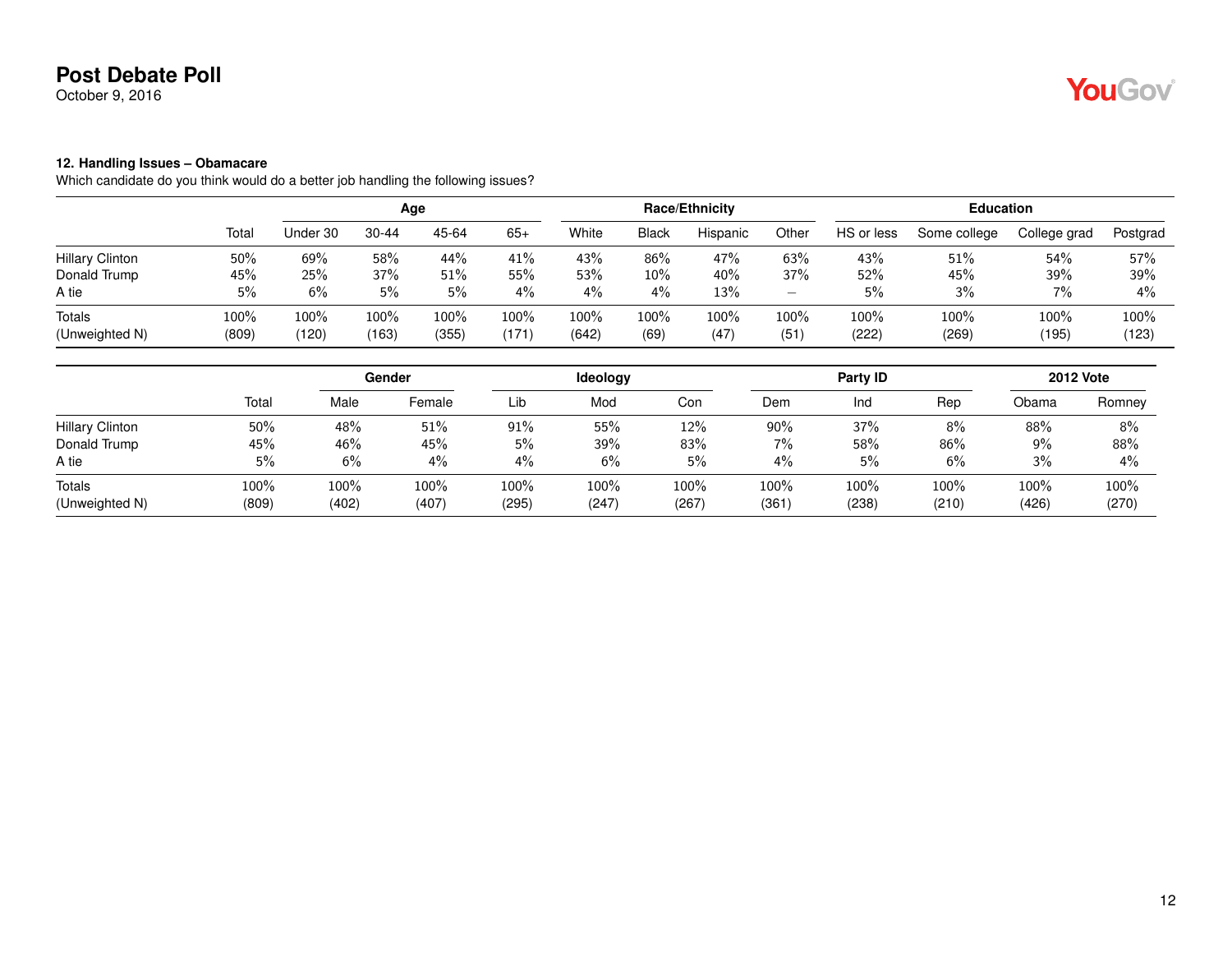October 9, 2016

# YouGov

#### **13. Handling Issues – Unifying the country**

Which candidate do you think would do a better job handling the following issues?

|       |              | Race/Ethnicity |       |            | <b>Education</b> |              |               |
|-------|--------------|----------------|-------|------------|------------------|--------------|---------------|
| White | <b>Black</b> | Hispanic       | Other | HS or less | Some college     | College grad | Postgrad      |
| 43%   | 91%          | 55%            | 60%   | 47%        | 52%              | 54%          | 57%           |
| 46%   | 5%           | 36%            | 24%   | 46%        | 37%              | 36%          | 27%           |
| 11%   | 4%           | 9%             | 17%   | 7%         | 11%              | 10%          | 16%           |
| 100%  | 100%         | $100\%$        | 100%  | 100%       | 100%             | 100%         | 100%<br>(123) |
|       | (641)        | (69)           | (46)  | (50)       | (221)            | (268)        | (194)         |

|                          |               |               | Gender        |               | Ideology      |               |               | Party ID      |               |               | <b>2012 Vote</b> |
|--------------------------|---------------|---------------|---------------|---------------|---------------|---------------|---------------|---------------|---------------|---------------|------------------|
|                          | Total         | Male          | Female        | Lib           | Mod           | Con           | Dem           | Ind           | Rep           | Obama         | Romney           |
| <b>Hillary Clinton</b>   | 51%           | 49%           | 53%           | 89%           | 58%           | 15%           | 90%           | 35%           | 13%           | 87%           | 10%              |
| Donald Trump             | 39%           | 38%           | 39%           | 5%            | 31%           | 72%           | 6%            | 48%           | 73%           | 8%            | 76%              |
| A tie                    | 10%           | 13%           | $7\%$         | 6%            | 10%           | 13%           | 3%            | 17%           | 13%           | 5%            | 14%              |
| Totals<br>(Unweighted N) | 100%<br>(806) | 100%<br>(400) | 100%<br>(406) | 100%<br>(293) | 100%<br>(246) | 100%<br>(267) | 100%<br>(358) | 100%<br>(238) | 100%<br>(210) | 100%<br>(423) | 100%<br>(270)    |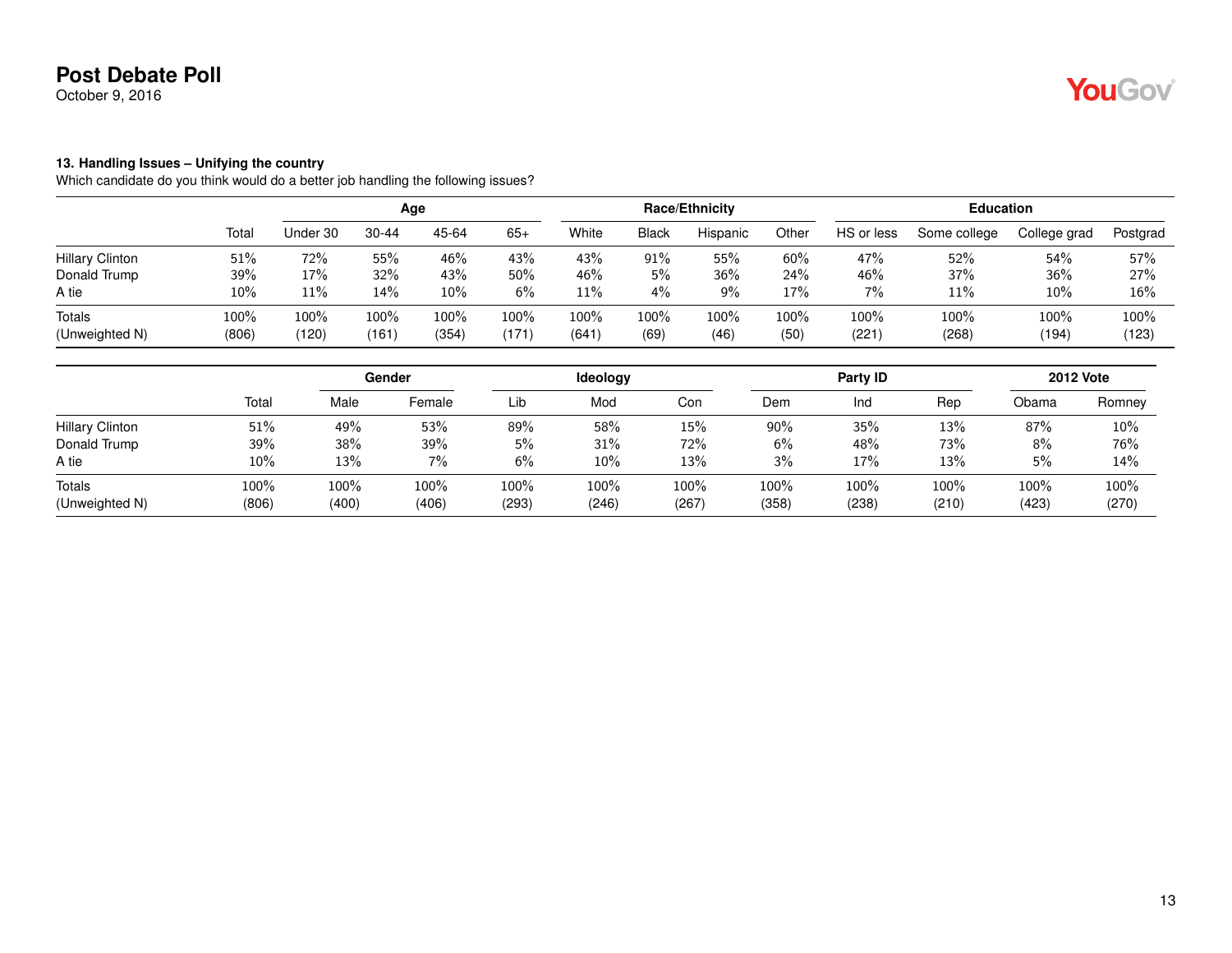October 9, 2016

#### **14. Handling Issues – Selecting Supreme Court Justices**

Which candidate do you think would do a better job handling the following issues?

|                        |         |          | Age       |       |       |       |       | <b>Race/Ethnicity</b> |       |            | <b>Education</b> |              |          |
|------------------------|---------|----------|-----------|-------|-------|-------|-------|-----------------------|-------|------------|------------------|--------------|----------|
|                        | Total   | Under 30 | $30 - 44$ | 45-64 | $65+$ | White | Black | Hispanic              | Other | HS or less | Some college     | College grad | Postgrad |
| <b>Hillary Clinton</b> | 49%     | 72%      | 53%       | 43%   | 42%   | 42%   | 84%   | 56%                   | 60%   | 45%        | 50%              | 50%          | 56%      |
| Donald Trump           | 45%     | 23%      | 39%       | 51%   | 53%   | 51%   | 10%   | 42%                   | 38%   | 49%        | 44%              | 44%          | 37%      |
| A tie                  | 6%      | 5%       | 8%        | 6%    | 5%    | 6%    | $6\%$ | $2\%$                 | 2%    | 6%         | 5%               | 6%           | $7\%$    |
| Totals                 | $100\%$ | 100%     | 100%      | 100%  | 100%  | 100%  | 100%  | $100\%$               | 100%  | 100%       | 100%             | 100%         | 100%     |
| (Unweighted N)         | (805)   | (120)    | (162)     | (352) | (171  | (640) | (69)  | (47)                  | (49)  | (220)      | (267)            | (195)        | (123)    |

|                          |               |               | <b>Gender</b> |               | Ideology      |               |               | Party ID      |               |               | <b>2012 Vote</b> |
|--------------------------|---------------|---------------|---------------|---------------|---------------|---------------|---------------|---------------|---------------|---------------|------------------|
|                          | Total         | Male          | Female        | Lib           | Mod           | Con           | Dem           | Ind           | Rep           | Obama         | Romney           |
| <b>Hillary Clinton</b>   | 49%           | 49%           | 50%           | $91\%$        | 55%           | 12%           | 89%           | 36%           | 8%            | 87%           | 6%               |
| Donald Trump             | 45%           | 48%           | 42%           | 5%            | 36%           | 84%           | 5%            | 57%           | 87%           | 8%            | 88%              |
| A tie                    | 6%            | 3%            | 8%            | 4%            | 9%            | 4%            | 5%            | 7%            | 5%            | 5%            | 5%               |
| Totals<br>(Unweighted N) | 100%<br>(805) | 100%<br>(400) | 100%<br>(405) | 100%<br>(294) | 100%<br>(245) | 100%<br>(266) | 100%<br>(359) | 100%<br>(236) | 100%<br>(210) | 100%<br>(423) | 100%<br>(270)    |

YouGov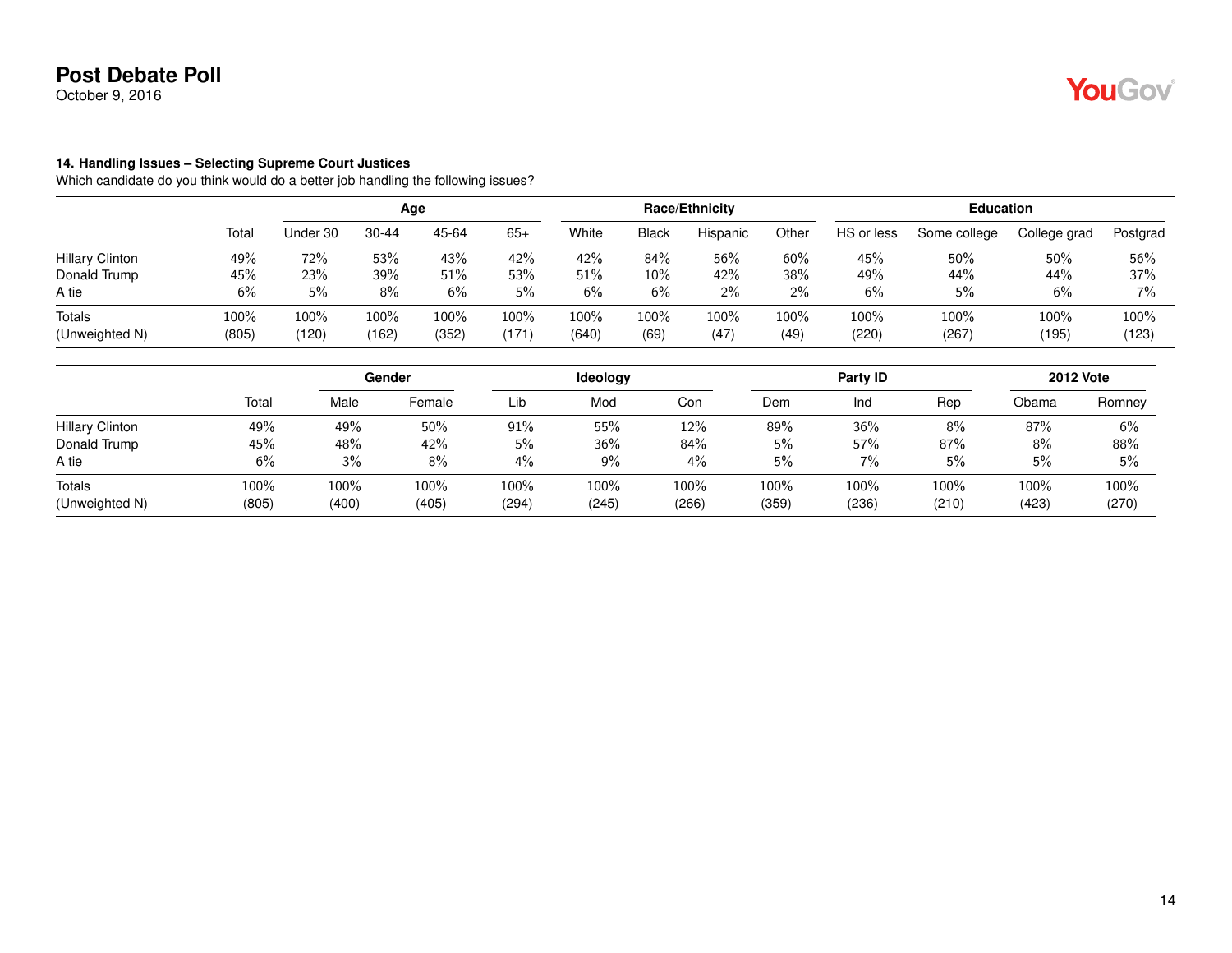October 9, 2016

#### **15. Interrupted More**

Which candidate interrupted the other more often?

|                          |                  |                  | Age           |               |               |               |              | Race/Ethnicity |              |               | <b>Education</b> |               |               |
|--------------------------|------------------|------------------|---------------|---------------|---------------|---------------|--------------|----------------|--------------|---------------|------------------|---------------|---------------|
|                          | Total            | Under 30         | 30-44         | 45-64         | $65+$         | White         | Black        | Hispanic       | Other        | HS or less    | Some college     | College grad  | Postgrad      |
| <b>Hillary Clinton</b>   | $7\%$            | 6%               | 11%           | $4\%$         | 7%            | 6%            | 6%           | $10\%$         | 11%          | 6%            | 8%               | $7\%$         | 5%            |
| Donald Trump             | 71%              | 84%              | 68%           | 71%           | 66%           | 69%           | 82%          | 74%            | 70%          | 71%           | 68%              | 72%           | 77%           |
| About the same           | 22%              | $10\%$           | 21%           | 25%           | 27%           | 25%           | 12%          | 16%            | 18%          | 23%           | 25%              | 20%           | 18%           |
| Totals<br>(Unweighted N) | $100\%$<br>(812) | $100\%$<br>(120) | 100%<br>(163) | 100%<br>(358) | 100%<br>(171) | 100%<br>(644) | 100%<br>(69) | 100%<br>(48)   | 100%<br>(51) | 100%<br>(224) | 100%<br>(269)    | 100%<br>(195) | 100%<br>(124) |

|                          |               |               | Gender        |               | Ideology      |               |               | Party ID      |               |               | <b>2012 Vote</b> |
|--------------------------|---------------|---------------|---------------|---------------|---------------|---------------|---------------|---------------|---------------|---------------|------------------|
|                          | Total         | Male          | Female        | Lib           | Mod           | Con           | Dem           | Ind           | Rep           | Obama         | Romney           |
| <b>Hillary Clinton</b>   | 7%            | 8%            | 6%            | 3%            | 6%            | $10\%$        | $2\%$         | 8%            | 12%           | 4%            | 14%              |
| Donald Trump             | 71%           | 74%           | 67%           | 87%           | 74%           | 55%           | 89%           | 56%           | 59%           | 87%           | 50%              |
| About the same           | 22%           | 18%           | 27%           | $10\%$        | 20%           | 34%           | 8%            | 36%           | 29%           | 10%           | 36%              |
| Totals<br>(Unweighted N) | 100%<br>(812) | 100%<br>(403) | 100%<br>(409) | 100%<br>(297) | 100%<br>(248) | 100%<br>(267) | 100%<br>(363) | 100%<br>(238) | 100%<br>(211) | 100%<br>(428) | 100%<br>(271)    |

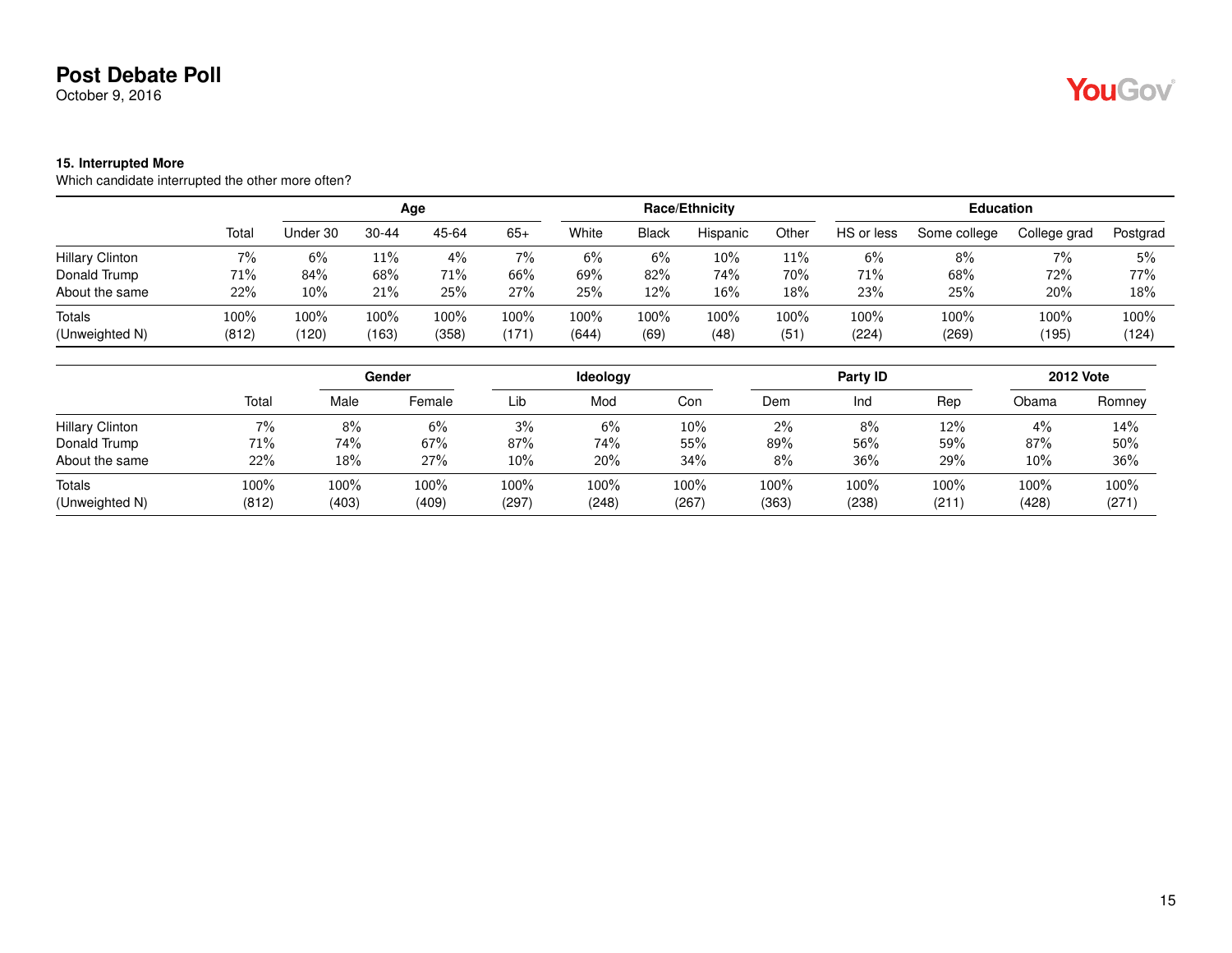October 9, 2016

#### **16. Trump a Gentleman**

Do you think Donald Trump is "a gentleman"?

|                          |                  |               | Age           |               |               |               |              | Race/Ethnicity |              |               | <b>Education</b> |                  |               |
|--------------------------|------------------|---------------|---------------|---------------|---------------|---------------|--------------|----------------|--------------|---------------|------------------|------------------|---------------|
|                          | Total            | Under 30      | $30 - 44$     | 45-64         | $65+$         | White         | <b>Black</b> | Hispanic       | Other        | HS or less    | Some college     | College grad     | Postgrad      |
| Yes                      | 31%              | 9%            | 22%           | 37%           | 42%           | 36%           | 5%           | 38%            | 22%          | 40%           | $30\%$           | 26%              | 20%           |
| <b>No</b>                | 60%              | 84%           | 66%           | 54%           | 49%           | 54%           | 92%          | 60%            | 66%          | 52%           | 61%              | 62%              | 72%           |
| Not sure                 | 9%               | 6%            | 12%           | $9\%$         | 9%            | 11%           | 3%           | $2\%$          | 11%          | 8%            | $10\%$           | 11%              | 8%            |
| Totals<br>(Unweighted N) | $100\%$<br>(810) | 100%<br>(120) | 100%<br>(163) | 100%<br>(357) | 100%<br>(170) | 100%<br>(643) | 100%<br>(68) | 100%<br>(48)   | 100%<br>(51) | 100%<br>(224) | 100%<br>(268)    | $100\%$<br>(194) | 100%<br>(124) |

|                          |               |               | Gender        |               | Ideology      |               |               | Party ID         |               |               | <b>2012 Vote</b> |
|--------------------------|---------------|---------------|---------------|---------------|---------------|---------------|---------------|------------------|---------------|---------------|------------------|
|                          | Total         | Male          | Female        | Lib           | Mod           | Con           | Dem           | Ind              | Rep           | Obama         | Romney           |
| Yes                      | 31%           | 32%           | 30%           | 5%            | 25%           | 58%           | 4%            | 39%              | 61%           | 7%            | 60%              |
| No                       | $60\%$        | 59%           | 60%           | 92%           | 67%           | 27%           | 92%           | 49%              | 25%           | 90%           | 23%              |
| Not sure                 | 9%            | $9\%$         | 10%           | 3%            | $9\%$         | 15%           | 4%            | 12%              | 14%           | 3%            | 16%              |
| Totals<br>(Unweighted N) | 100%<br>(810) | 100%<br>(401) | 100%<br>(409) | 100%<br>(297) | 100%<br>(246) | 100%<br>(267) | 100%<br>(362) | $100\%$<br>(237) | 100%<br>(211) | 100%<br>(427) | 100%<br>(271)    |

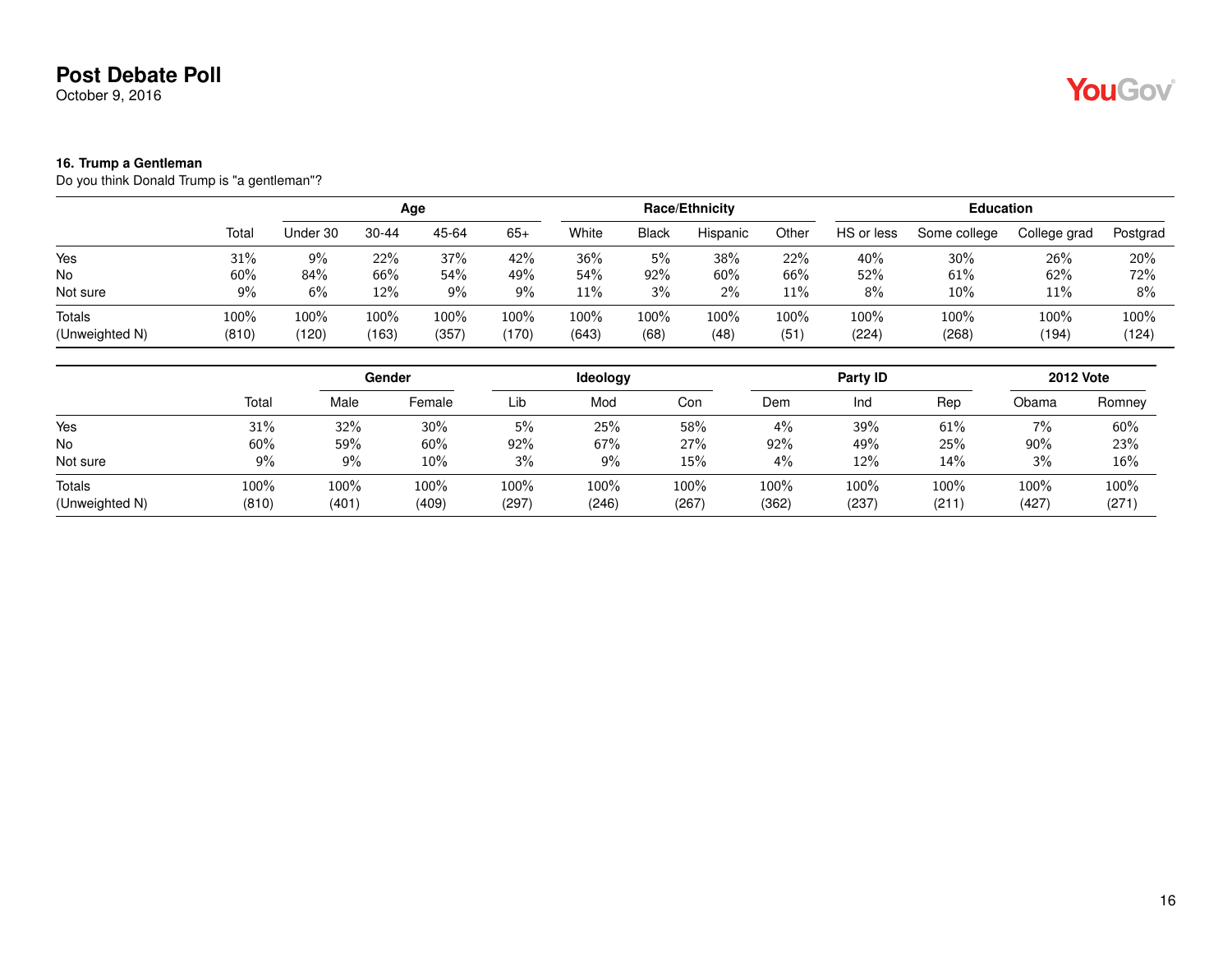October 9, 2016

#### **17. Best Format**

Which do you think is the best format for a Presidential debate?

|                                                                    |               |               | Age           |               |               |               |              | Race/Ethnicity |              |               | <b>Education</b> |               |               |
|--------------------------------------------------------------------|---------------|---------------|---------------|---------------|---------------|---------------|--------------|----------------|--------------|---------------|------------------|---------------|---------------|
|                                                                    | Total         | Under 30      | $30 - 44$     | 45-64         | $65+$         | White         | <b>Black</b> | Hispanic       | Other        | HS or less    | Some college     | College grad  | Postgrad      |
| A single moderator who<br>asks questions<br>A panel of journalists | 21%           | 19%           | 25%           | 20%           | 20%           | 20%           | 22%          | 30%            | 21%          | 18%           | 20%              | 24%           | 28%           |
| who each ask<br>questions<br>A town hall where                     | 20%           | 28%           | 23%           | 19%           | 15%           | 19%           | 26%          | 15%            | 22%          | 18%           | 21%              | 21%           | 21%           |
| ordinary voters ask<br>questions<br>No moderator $-$ just the      | 50%           | 46%           | 47%           | 50%           | 55%           | 51%           | 50%          | 45%            | 48%          | 55%           | 52%              | 45%           | 40%           |
| candidates                                                         | 9%            | 7%            | 6%            | 11%           | 10%           | $10\%$        | 2%           | 9%             | 10%          | 9%            | 7%               | 10%           | 11%           |
| <b>Totals</b><br>(Unweighted N)                                    | 100%<br>(812) | 100%<br>(120) | 100%<br>(163) | 100%<br>(358) | 100%<br>(171) | 100%<br>(644) | 100%<br>(69) | 100%<br>(48)   | 100%<br>(51) | 100%<br>(224) | 100%<br>(269)    | 100%<br>(195) | 100%<br>(124) |

|                           |       |       | Gender |       | Ideology |       |       | Party ID |       |       | <b>2012 Vote</b> |
|---------------------------|-------|-------|--------|-------|----------|-------|-------|----------|-------|-------|------------------|
|                           | Total | Male  | Female | Lib   | Mod      | Con   | Dem   | Ind      | Rep   | Obama | Romney           |
| A single moderator who    |       |       |        |       |          |       |       |          |       |       |                  |
| asks questions            | 21%   | 22%   | 20%    | 25%   | 20%      | 19%   | 24%   | 15%      | 23%   | 24%   | 17%              |
| A panel of journalists    |       |       |        |       |          |       |       |          |       |       |                  |
| who each ask              |       |       |        |       |          |       |       |          |       |       |                  |
| questions                 | 20%   | 20%   | 20%    | 33%   | 24%      | 7%    | 32%   | 16%      | 8%    | 31%   | 5%               |
| A town hall where         |       |       |        |       |          |       |       |          |       |       |                  |
| ordinary voters ask       |       |       |        |       |          |       |       |          |       |       |                  |
| questions                 | 50%   | 47%   | 53%    | 41%   | 48%      | 59%   | 43%   | 58%      | 53%   | 43%   | 60%              |
| No moderator $-$ just the |       |       |        |       |          |       |       |          |       |       |                  |
| candidates                | 9%    | 11%   | 7%     | 2%    | 8%       | 15%   | $1\%$ | 12%      | 17%   | 2%    | 18%              |
| <b>Totals</b>             | 100%  | 100%  | 100%   | 100%  | 100%     | 100%  | 100%  | 100%     | 100%  | 100%  | 100%             |
| (Unweighted N)            | (812) | (403) | (409)  | (297) | (248)    | (267) | (363) | (238)    | (211) | (428) | (271)            |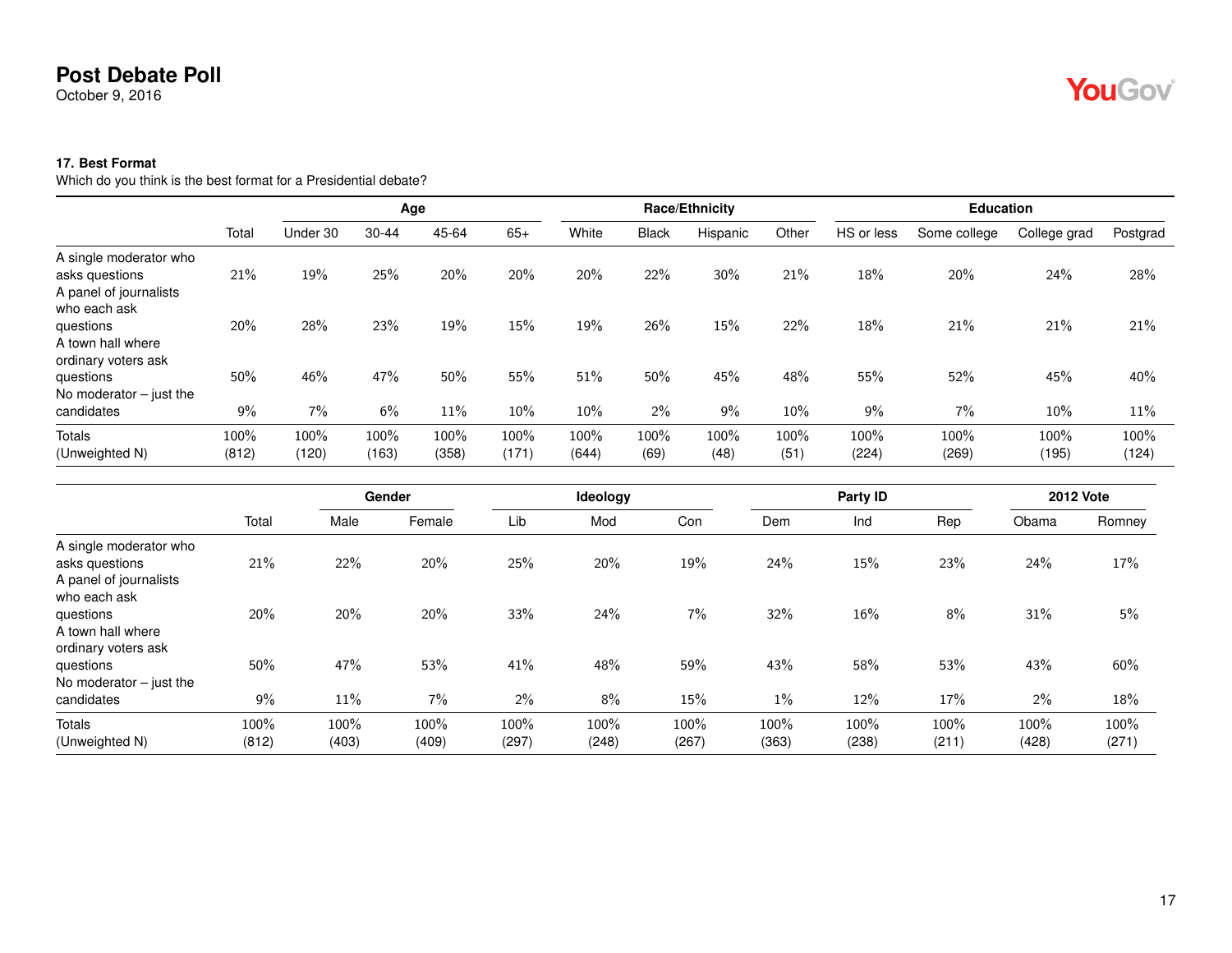October 9, 2016

# YouGov®

#### **18. Debate Moderators**

How would you rate the job done by the debate moderators, Anderson Cooper and Martha Raddatz?

|                |       |          | Age   |       |       |       |              | Race/Ethnicity |       |            | <b>Education</b> |              |          |
|----------------|-------|----------|-------|-------|-------|-------|--------------|----------------|-------|------------|------------------|--------------|----------|
|                | Total | Under 30 | 30-44 | 45-64 | $65+$ | White | <b>Black</b> | Hispanic       | Other | HS or less | Some college     | College grad | Postgrad |
| Excellent      | 21%   | 24%      | 24%   | 18%   | 23%   | 19%   | 39%          | 15%            | 27%   | 23%        | 20%              | 23%          | 18%      |
| Good           | 34%   | 43%      | 27%   | 35%   | 31%   | 32%   | 41%          | $30\%$         | 41%   | 29%        | 39%              | 31%          | 37%      |
| Fair           | 25%   | 16%      | 21%   | 28%   | 31%   | 29%   | 14%          | 20%            | 15%   | 28%        | 25%              | 25%          | 20%      |
| Poor           | 20%   | 17%      | 28%   | 19%   | 15%   | 20%   | 6%           | 35%            | 17%   | 19%        | 17%              | 22%          | 25%      |
| Totals         | 100%  | 100%     | 100%  | 100%  | 100%  | 100%  | 100%         | 100%           | 100%  | 100%       | 100%             | 100%         | 100%     |
| (Unweighted N) | (811) | (120)    | (163) | (358) | (170) | (643) | (69)         | (48)           | (51)  | (224)      | (268)            | (195)        | (124)    |

|                |       |       | Gender |         | Ideology |       |       | Party ID |       |       | <b>2012 Vote</b> |
|----------------|-------|-------|--------|---------|----------|-------|-------|----------|-------|-------|------------------|
|                | Total | Male  | Female | Lib     | Mod      | Con   | Dem   | Ind      | Rep   | Obama | Romney           |
| Excellent      | 21%   | 18%   | 25%    | 35%     | 22%      | 9%    | 38%   | 14%      | 5%    | 37%   | 4%               |
| Good           | 34%   | 29%   | 38%    | 45%     | 39%      | 20%   | 47%   | 29%      | 20%   | 43%   | 18%              |
| Fair           | 25%   | 26%   | 25%    | 15%     | 22%      | 37%   | 13%   | 34%      | 35%   | 15%   | 41%              |
| Poor           | 20%   | 27%   | 12%    | 5%      | 17%      | 34%   | 3%    | 23%      | 39%   | 5%    | 36%              |
| <b>Totals</b>  | 100%  | 100%  | 100%   | $100\%$ | 100%     | 100%  | 100%  | 100%     | 100%  | 100%  | 100%             |
| (Unweighted N) | (811) | (402) | (409)  | (297)   | (248)    | (266) | (363) | (237)    | (211) | (428) | (270)            |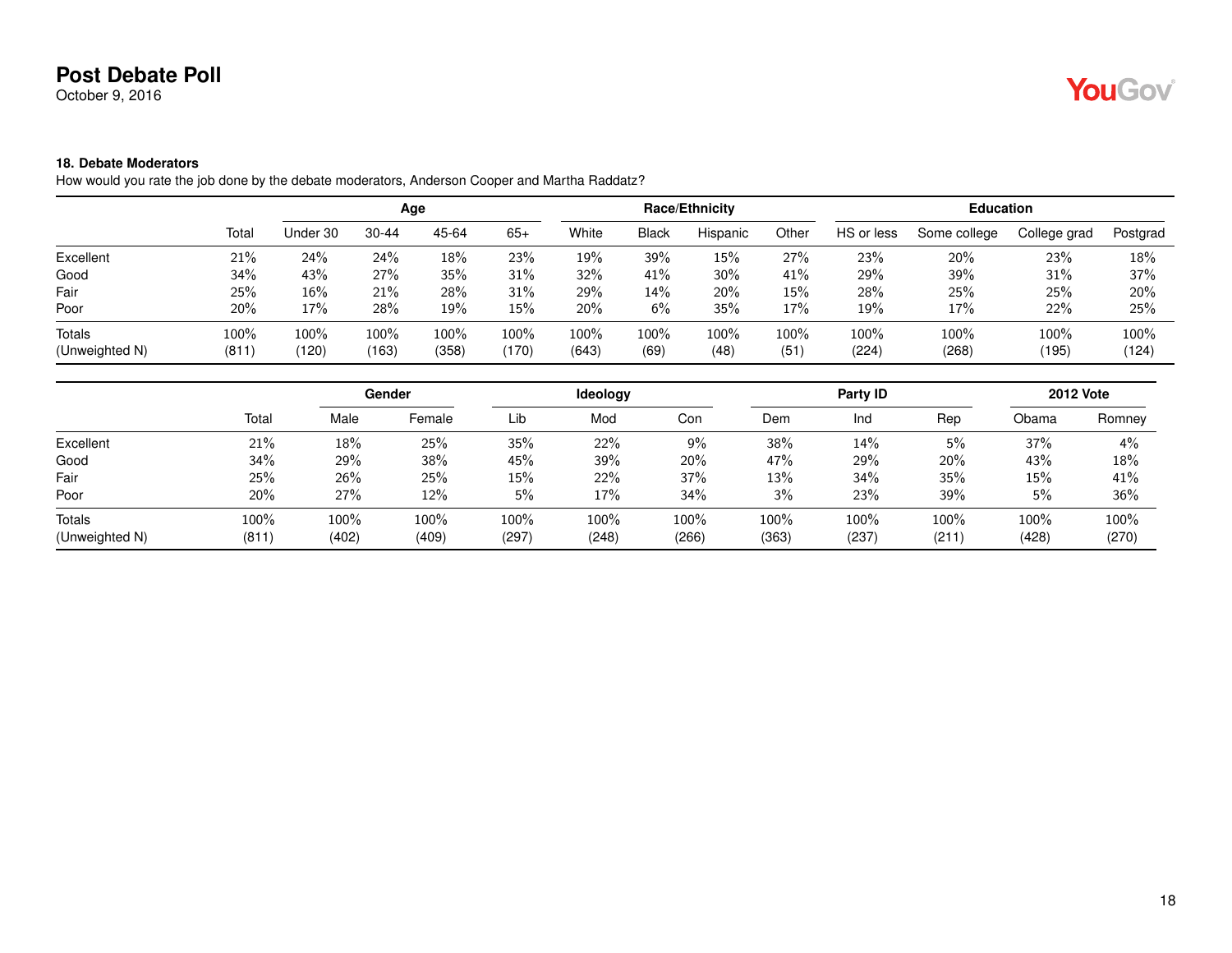October 9, 2016

#### **19. Likelihood of Voting**

How likely is it that you will vote in the 2016 Presidential election in November?

|                                                    |                          | Age                      |               |               |               |               |                                | Race/Ethnicity           |                          | <b>Education</b> |                          |                          |                          |  |
|----------------------------------------------------|--------------------------|--------------------------|---------------|---------------|---------------|---------------|--------------------------------|--------------------------|--------------------------|------------------|--------------------------|--------------------------|--------------------------|--|
|                                                    | Total                    | Under 30                 | $30 - 44$     | 45-64         | $65+$         | White         | <b>Black</b>                   | Hispanic                 | Other                    | HS or less       | Some college             | College grad             | Postgrad                 |  |
| Definitely will vote                               | 94%                      | 90%                      | 92%           | 96%           | 95%           | 95%           | 98%                            | 88%                      | 84%                      | 92%              | 94%                      | 96%                      | 96%                      |  |
| Probably will vote                                 | 3%                       | 6%                       | 5%            | 3%            | 2%            | 3%            | 2%                             | 11%                      | 6%                       | 5%               | $4\%$                    | 1%                       | 3%                       |  |
| Maybe will vote                                    | $1\%$                    | $1\%$                    | 2%            | $0\%$         |               | $1\%$         | $\qquad \qquad \longleftarrow$ |                          |                          | $1\%$            | $1\%$                    | $\overline{\phantom{0}}$ | $\overline{\phantom{0}}$ |  |
| Probably will not vote                             | $\overline{\phantom{a}}$ | $\overline{\phantom{0}}$ | -             | -             | -             | -             |                                | $\overline{\phantom{a}}$ | –                        | -                | $\overline{\phantom{0}}$ | -                        | -                        |  |
| Definitely will not vote<br>Already voted early or |                          |                          |               |               |               |               |                                |                          |                          |                  |                          |                          |                          |  |
| by mail                                            | $2\%$                    | 3%                       | $1\%$         | $1\%$         | 3%            | $2\%$         | -                              | $\overline{\phantom{0}}$ | 10%                      | $2\%$            | $2\%$                    | $2\%$                    | $1\%$                    |  |
| Don't know                                         | $0\%$                    | $\overline{\phantom{a}}$ | $1\%$         | 0%            |               | $0\%$         | -                              | $1\%$                    | $\overline{\phantom{0}}$ | $0\%$            | $\overline{\phantom{0}}$ | 1%                       |                          |  |
| <b>Totals</b><br>(Unweighted N)                    | 100%<br>(812)            | 100%<br>(120)            | 100%<br>(163) | 100%<br>(358) | 100%<br>(171) | 100%<br>(644) | 100%<br>(69)                   | 100%<br>(48)             | 100%<br>(51)             | 100%             | 100%<br>(269)            | 100%<br>(195)            | 100%<br>(124)            |  |
|                                                    |                          |                          |               |               |               |               |                                |                          |                          | (224)            |                          |                          |                          |  |

|                          |       |                          | Gender |                                | Ideology |       |                          | Party ID |                          |                          | <b>2012 Vote</b> |
|--------------------------|-------|--------------------------|--------|--------------------------------|----------|-------|--------------------------|----------|--------------------------|--------------------------|------------------|
|                          | Total | Male                     | Female | Lib                            | Mod      | Con   | Dem                      | Ind      | Rep                      | Obama                    | Romney           |
| Definitely will vote     | 94%   | 94%                      | 93%    | 95%                            | 92%      | 94%   | 96%                      | 91%      | 93%                      | 96%                      | 94%              |
| Probably will vote       | 3%    | 3%                       | 4%     | 2%                             | 6%       | 3%    | 2%                       | 5%       | 3%                       | 2%                       | $2\%$            |
| Maybe will vote          | $1\%$ | 0%                       | $1\%$  | $1\%$                          | 1%       | $0\%$ | $\overline{\phantom{0}}$ | $2\%$    | $1\%$                    | $\overline{\phantom{0}}$ | $1\%$            |
| Probably will not vote   | -     |                          | -      | $\overline{\phantom{0}}$       | -        | -     |                          |          | $\overline{\phantom{a}}$ | -                        | -                |
| Definitely will not vote |       |                          |        |                                |          |       |                          |          |                          |                          |                  |
| Already voted early or   |       |                          |        |                                |          |       |                          |          |                          |                          |                  |
| by mail                  | $2\%$ | 2%                       | 2%     | 2%                             | 1%       | 2%    | $2\%$                    | $2\%$    | $2\%$                    | $1\%$                    | 3%               |
| Don't know               | $0\%$ | $\overline{\phantom{0}}$ | $1\%$  | $\qquad \qquad \longleftarrow$ | $1\%$    | $0\%$ | -                        |          | $1\%$                    | $0\%$                    | $0\%$            |
| Totals                   | 100%  | 100%                     | 100%   | 100%                           | 100%     | 100%  | 100%                     | 100%     | 100%                     | 100%                     | 100%             |
| (Unweighted N)           | (812) | (403)                    | (409)  | (297)                          | (248)    | (267) | (363)                    | (238)    | (211)                    | (428)                    | (271)            |

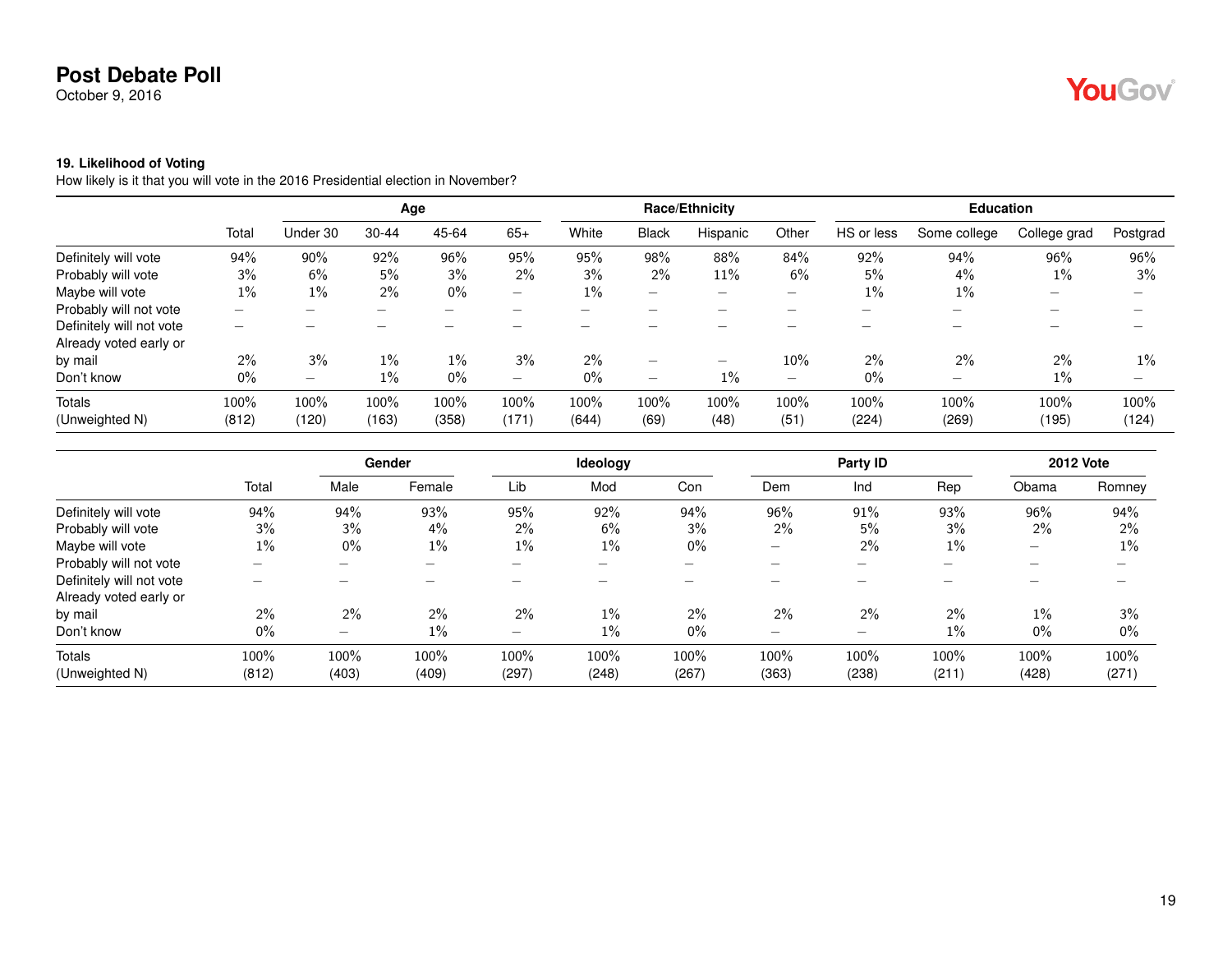October 9, 2016

**20. Presidential Vote Intention** Who will you vote for in the Presidential election? *Asked of everyone except those who definitely will not vote*

|                        |       |          | Age       |       |                          |       | Race/Ethnicity           |          |       |                          | <b>Education</b> |              |          |  |
|------------------------|-------|----------|-----------|-------|--------------------------|-------|--------------------------|----------|-------|--------------------------|------------------|--------------|----------|--|
|                        | Total | Under 30 | $30 - 44$ | 45-64 | $65+$                    | White | <b>Black</b>             | Hispanic | Other | HS or less               | Some college     | College grad | Postgrad |  |
| <b>Hillary Clinton</b> |       |          |           |       |                          |       |                          |          |       |                          |                  |              |          |  |
| (Democrat)             | 48%   | 64%      | 51%       | 44%   | 43%                      | 41%   | 88%                      | 47%      | 57%   | 46%                      | 47%              | 49%          | 56%      |  |
| Donald Trump           |       |          |           |       |                          |       |                          |          |       |                          |                  |              |          |  |
| (Republican)           | 42%   | 15%      | 37%       | 48%   | 54%                      | 49%   | 7%                       | 41%      | 34%   | 48%                      | 42%              | 39%          | 34%      |  |
| Gary Johnson           |       |          |           |       |                          |       |                          |          |       |                          |                  |              |          |  |
| (Libertarian)          | 3%    | 10%      | 3%        | 2%    | $0\%$                    | 4%    | $\overline{\phantom{0}}$ | 2%       | 5%    | 2%                       | 4%               | 3%           | 5%       |  |
| Jill Stein (Green)     | $1\%$ | 3%       | 3%        | $0\%$ | $\overline{\phantom{0}}$ | 1%    | 1%                       | $1\%$    | 2%    | $\overline{\phantom{0}}$ | $2\%$            | $2\%$        | $1\%$    |  |
| Other                  | $1\%$ | 3%       | 3%        | $0\%$ | $1\%$                    | $2\%$ | $\overline{\phantom{0}}$ | 2%       |       | $1\%$                    | $2\%$            | $1\%$        | $1\%$    |  |
| Not sure               | 4%    | 5%       | $2\%$     | 6%    | 2%                       | 4%    | 5%                       | 7%       | 3%    | 4%                       | 4%               | 5%           | 4%       |  |
| <b>Totals</b>          | 100%  | 100%     | 100%      | 100%  | 100%                     | 100%  | 100%                     | $100\%$  | 100%  | 100%                     | 100%             | 100%         | 100%     |  |
| (Unweighted N)         | (811) | (120)    | (163)     | (358) | (170)                    | (643) | (69)                     | (48)     | (51)  | (224)                    | (268)            | (195)        | (124)    |  |

|                        |       |       | Gender |       | Ideology |       |       | Party ID |                          |       | <b>2012 Vote</b> |
|------------------------|-------|-------|--------|-------|----------|-------|-------|----------|--------------------------|-------|------------------|
|                        | Total | Male  | Female | Lib   | Mod      | Con   | Dem   | Ind      | Rep                      | Obama | Romney           |
| <b>Hillary Clinton</b> |       |       |        |       |          |       |       |          |                          |       |                  |
| (Democrat)             | 48%   | 45%   | 52%    | 88%   | 52%      | 12%   | 91%   | 29%      | 8%                       | 86%   | 6%               |
| Donald Trump           |       |       |        |       |          |       |       |          |                          |       |                  |
| (Republican)           | 42%   | 42%   | 42%    | 6%    | 34%      | 78%   | 5%    | 53%      | 81%                      | 8%    | 85%              |
| Gary Johnson           |       |       |        |       |          |       |       |          |                          |       |                  |
| (Libertarian)          | 3%    | 5%    | $1\%$  | $1\%$ | 5%       | 3%    | $0\%$ | $7\%$    | 4%                       | $1\%$ | 3%               |
| Jill Stein (Green)     | $1\%$ | 2%    | $0\%$  | 3%    | 0%       | $-$   | $1\%$ | 3%       | $\overline{\phantom{0}}$ | $1\%$ | $0\%$            |
| Other                  | $1\%$ | 3%    | $0\%$  | $1\%$ | $1\%$    | 3%    | $0\%$ | $1\%$    | 4%                       | $0\%$ | $2\%$            |
| Not sure               | 4%    | 3%    | 5%     | $1\%$ | 7%       | 4%    | $2\%$ | 7%       | 4%                       | 4%    | 4%               |
| <b>Totals</b>          | 100%  | 100%  | 100%   | 100%  | 100%     | 100%  | 100%  | 100%     | 100%                     | 100%  | 100%             |
| (Unweighted N)         | (811) | (403) | (408)  | (297) | (247)    | (267) | (362) | (238)    | (211)                    | (427) | (271)            |

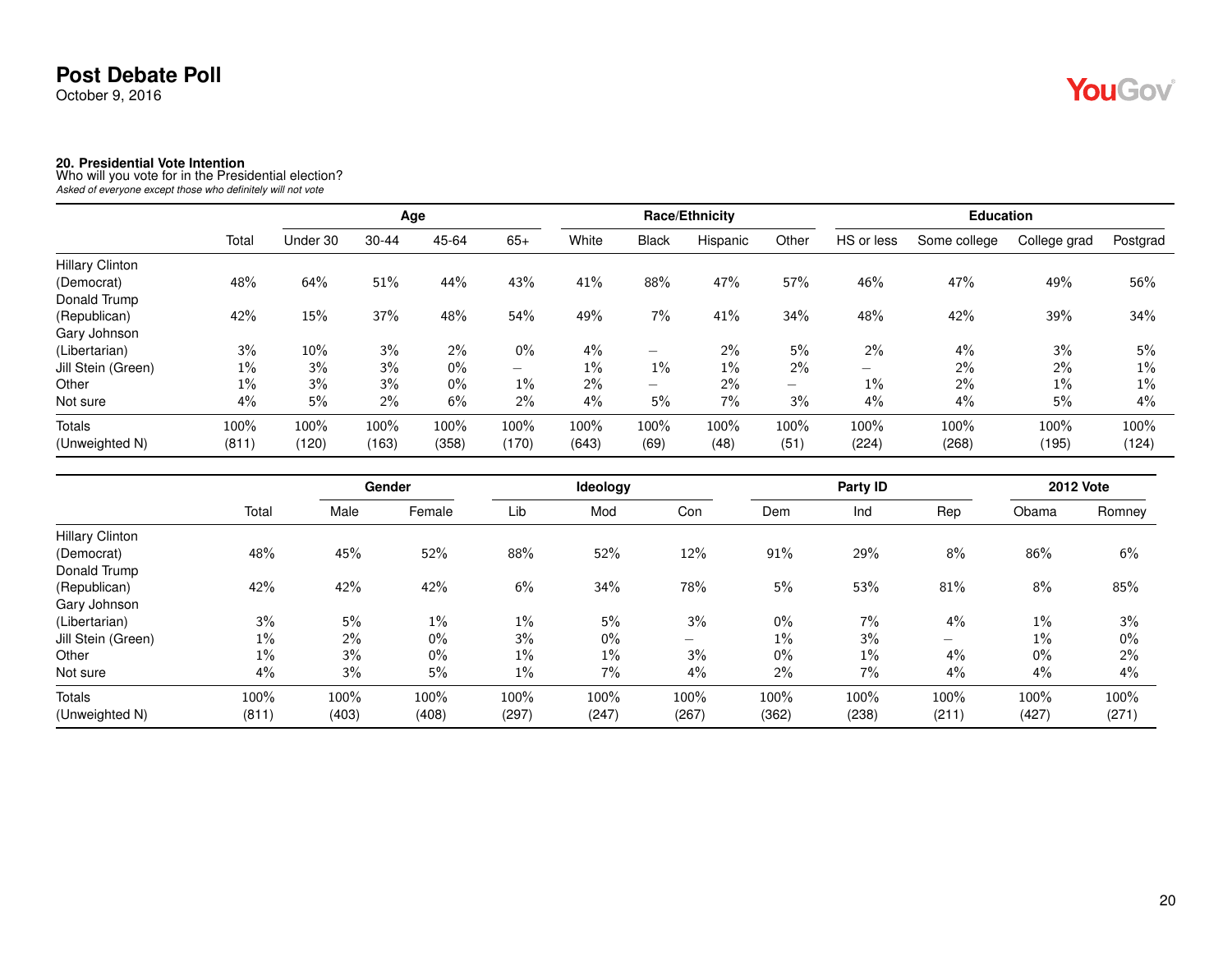October 9, 2016

#### **21. Consider Voting for Other Major Candidate**

Would you consider voting for [other candidate]? *Asked of those who prefer either Hillary Clinton or Donald Trump*

|                          |               | Age              |               |               |                  |               |              | Race/Ethnicity    |                 | <b>Education</b> |               |               |               |  |
|--------------------------|---------------|------------------|---------------|---------------|------------------|---------------|--------------|-------------------|-----------------|------------------|---------------|---------------|---------------|--|
|                          | Total         | Under 30         | $30 - 44$     | 45-64         | $65+$            | White         | <b>Black</b> | Hispanic          | Other           | HS or less       | Some college  | College grad  | Postgrad      |  |
| Yes                      | 1%            | 1%               | 2%            | $2\%$         |                  | 1%            | 2%           | 2%                | 3%              | 0%               | 3%            | $0\%$         | 2%            |  |
| No                       | 98%           | 98%              | 96%           | 97%           | 99%              | 98%           | 96%          | 98%               | 95%             | 99%              | 96%           | 98%           | $96\%$        |  |
| Not sure                 | $1\%$         | $0\%$            | $1\%$         | $1\%$         | $1\%$            | 1%            | 2%           | $\qquad \qquad -$ | 3%              | $1\%$            | 1%            | 2%            | 2%            |  |
| Totals<br>(Unweighted N) | 100%<br>(782) | $100\%$<br>(113) | 100%<br>(157) | 100%<br>(343) | $100\%$<br>(169) | 100%<br>(620) | 100%<br>(66) | $100\%$<br>(45)   | $100\%$<br>(51) | 100%<br>(218)    | 100%<br>(258) | 100%<br>(188) | 100%<br>(118) |  |

|                          |               | Gender        |               |               | Ideology      |               |               | Party ID      | <b>2012 Vote</b> |               |               |
|--------------------------|---------------|---------------|---------------|---------------|---------------|---------------|---------------|---------------|------------------|---------------|---------------|
|                          | Total         | Male          | Female        | Lib           | Mod           | Con           | Dem           | Ind           | Rep              | Obama         | Romney        |
| Yes                      | 1%            | $1\%$         | $1\%$         | 2%            | $1\%$         | 1%            | 1%            | 2%            | 1%               | 2%            | 1%            |
| No                       | 98%           | 97%           | 98%           | 97%           | 96%           | 99%           | 98%           | 96%           | 99%              | 96%           | 98%           |
| Not sure                 | 1%            | $1\%$         | $1\%$         | $1\%$         | $2\%$         | 0%            | 1%            | 2%            |                  | 2%            | $0\%$         |
| Totals<br>(Unweighted N) | 100%<br>(782) | 100%<br>(383) | 100%<br>(399) | 100%<br>(293) | 100%<br>(236) | 100%<br>(253) | 100%<br>(358) | 100%<br>(228) | 100%<br>(196)    | 100%<br>(421) | 100%<br>(259) |